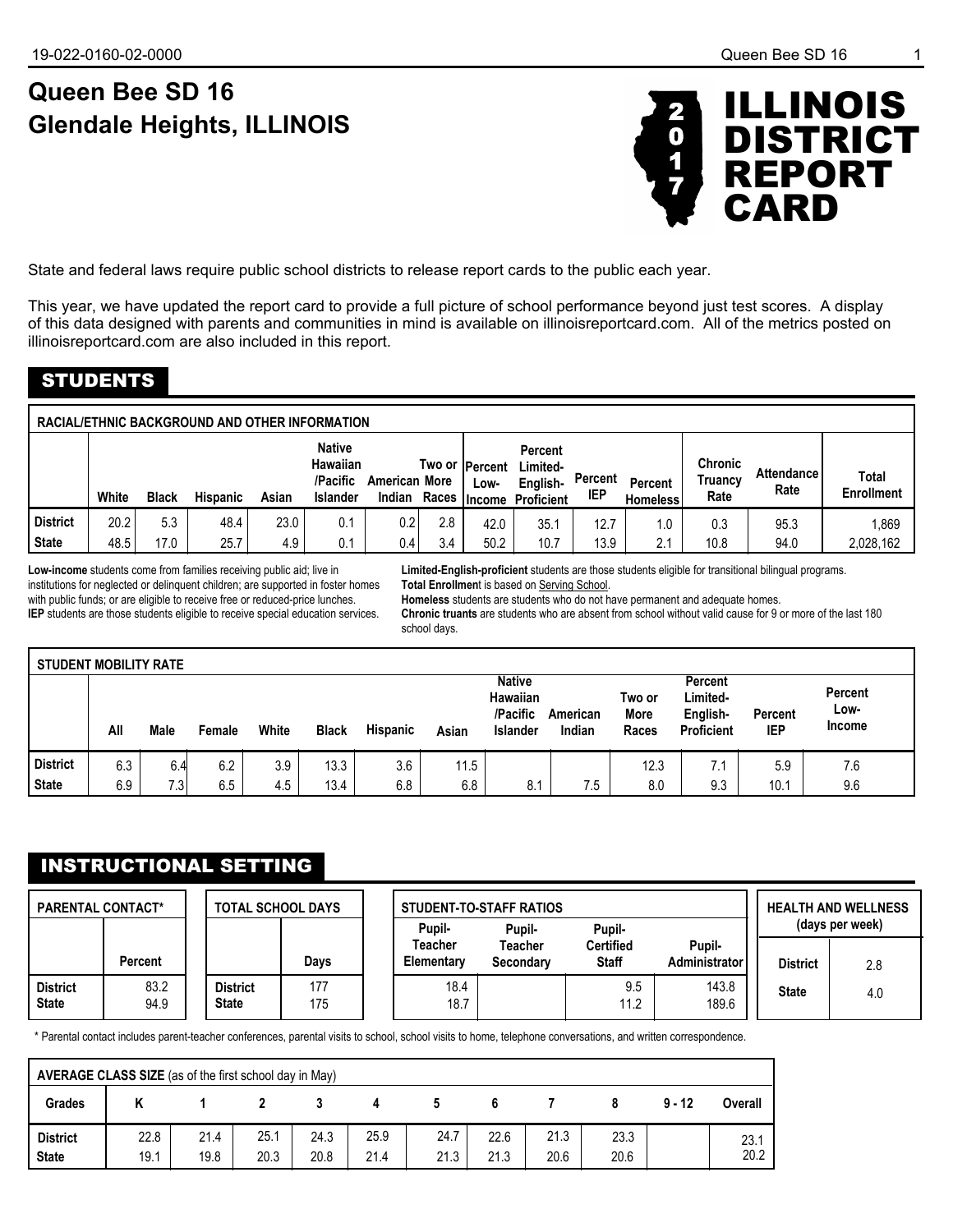| TIME DEVOTED TO TEACHING CORE SUBJECTS (Minutes Per Day) |                    |    |                |    |    |                              |     |    |                       |    |    |    |
|----------------------------------------------------------|--------------------|----|----------------|----|----|------------------------------|-----|----|-----------------------|----|----|----|
|                                                          | <b>Mathematics</b> |    | <b>Science</b> |    |    | <b>English/Language Arts</b> |     |    | <b>Social Science</b> |    |    |    |
| Grades                                                   |                    |    |                |    |    |                              |     |    |                       |    |    |    |
| <b>District</b>                                          | 84                 | 44 | 44             | 26 | 44 | 44                           | 164 | 87 | 87                    | 26 | 44 | 44 |
| <b>State</b>                                             | 72                 | 60 | 56             | 35 | 48 | 50                           | 132 | 89 | 77                    | 30 | 48 | 49 |

| <b>TEACHER INFORMATION (Full -Time Equivalents)</b> |       |              |                 |       |                                                          |                    |                         |                |      |        |                        |
|-----------------------------------------------------|-------|--------------|-----------------|-------|----------------------------------------------------------|--------------------|-------------------------|----------------|------|--------|------------------------|
|                                                     | White | <b>Black</b> | <b>Hispanic</b> | Asian | <b>Native</b><br>Hawaiian/<br>Pacific<br><b>Islander</b> | American<br>Indian | Two or<br>More<br>Races | <b>UnKnown</b> | Male | Female | Total<br><b>Number</b> |
| <b>District</b>                                     | 84.0  | 0.8          | 12.7            | 2.5   | 0.0                                                      | 0.0                | 0.0                     | 0.0            | 12.7 | 87.3   | 119                    |
| <b>State</b>                                        | 83.3  | 5.8          | 5.6             | 1.5   | 0.1                                                      | 0.2                | 0.8                     | 2.7            | 23.3 | 76.7   | 129.575                |

|           | <b>TEACHER INFORMATION</b>  |                                                     |                                                                   |                                                           |
|-----------|-----------------------------|-----------------------------------------------------|-------------------------------------------------------------------|-----------------------------------------------------------|
|           |                             | Average<br>Teaching<br><b>Experience</b><br>(Years) | $%$ of<br><b>Teachers</b><br>with<br>Bachelor's<br><b>Degrees</b> | $%$ of<br><b>Teachers</b><br>with<br>Masters's<br>& Above |
| District: | <b>All Schools</b>          | 13.6                                                | 39.6                                                              | 60.4                                                      |
|           | <b>High Poverty Schools</b> |                                                     |                                                                   |                                                           |
|           | <b>Low Poverty Schools</b>  |                                                     |                                                                   |                                                           |
| State:    | <b>All Schools</b>          | 13.1                                                | 38.5                                                              | 60.9                                                      |
|           | <b>High Poverty Schools</b> | 12.0                                                | 39.6                                                              | 59.9                                                      |
|           | <b>Low Poverty Schools</b>  | 13.6                                                | 31.3                                                              | 68.5                                                      |

Poverty (low-income) is defined on page 1 of all report cards. High- and low-poverty schools include those in the top and bottom quarters of the poverty distribution of schools in the state.

|                 | <b>TEACHER RETENTION RATE</b> |  |                 | <b>PRINCIPAL TURNOVER (Count)</b> |
|-----------------|-------------------------------|--|-----------------|-----------------------------------|
| <b>District</b> | 86.8                          |  | <b>District</b> | 2.0                               |
| <b>State</b>    | 86.3                          |  | <b>State</b>    | 2.0                               |

|                 | <b>TEACHER ATTENDANCE</b> |                 | <b>TEACHER EVALUATION</b> |
|-----------------|---------------------------|-----------------|---------------------------|
| <b>District</b> | 73.8                      | <b>District</b> | 98.6                      |
| <b>State</b>    | 75.3                      | <b>State</b>    | 96.7                      |

## SCHOOL DISTRICT FINANCES

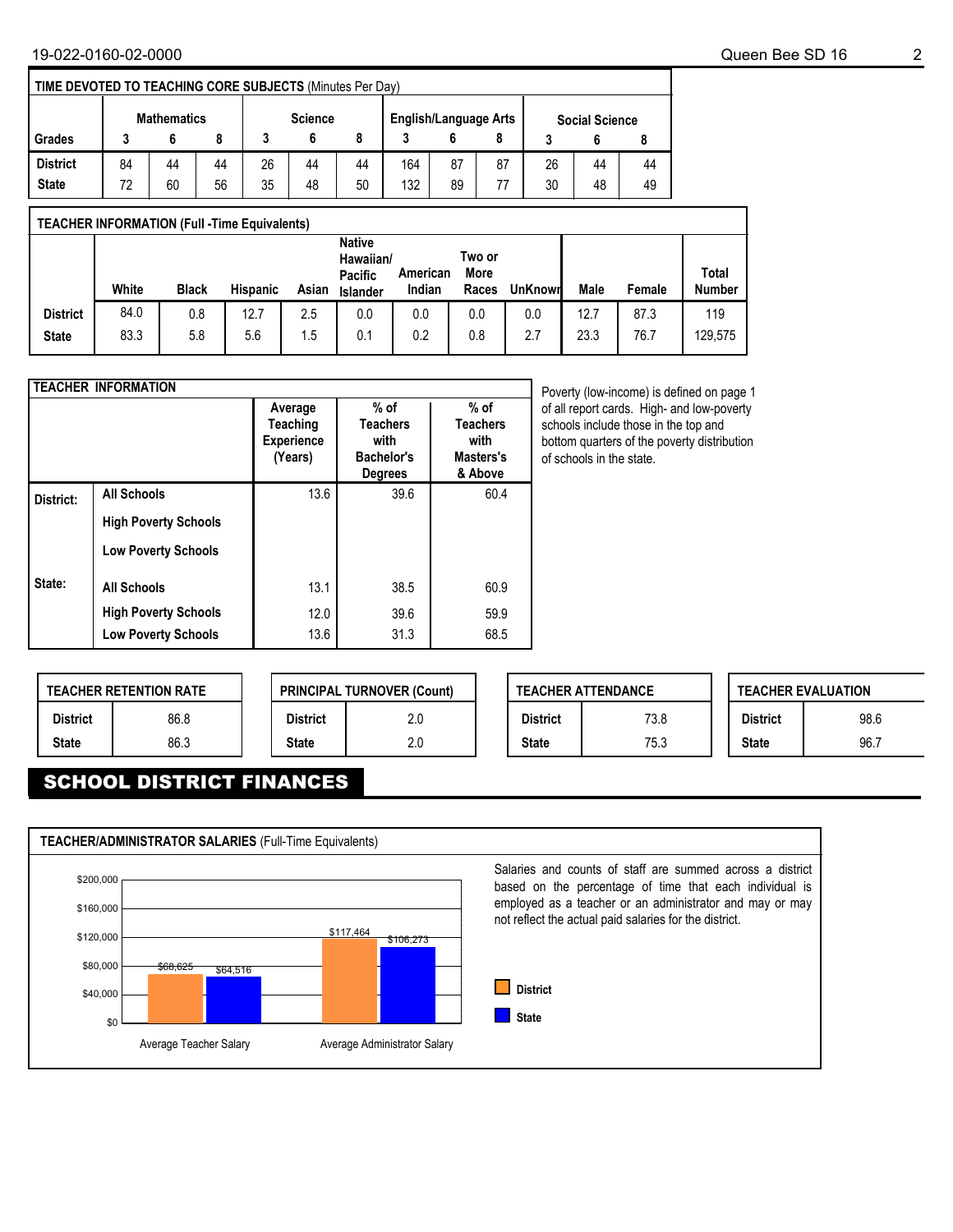

| <b>I REVENUE BY SOURCE 2015-16</b> |                 |            |         | <b>EXPENDITURE BY FUND 2015-16</b>  |                 |            |         |  |
|------------------------------------|-----------------|------------|---------|-------------------------------------|-----------------|------------|---------|--|
|                                    | <b>District</b> | District % | State % |                                     | <b>District</b> | District % | State % |  |
| <b>Local Property Taxes</b>        | \$19,500,937    | 68.6       | 63.2    | <b>Education</b>                    | \$20,174,236    | 73.2       | 73.4    |  |
|                                    |                 |            |         | <b>Operations &amp; Maintenance</b> | \$3.044.566     | 11.0       | 6.2     |  |
| <b>Other Local Funding</b>         | \$1,212,789     | 4.3        | 4.8     | Transportation                      | \$509,768       | 1.8        | 3.8     |  |
|                                    |                 |            |         | <b>Debt Service</b>                 | \$1,543,885     | 5.6        | 8.2     |  |
| <b>General State Aid</b>           | \$5.240.115     | 18.4       | 17.1    | <b>Tort</b>                         | \$220,420       | 0.8        | 1.2     |  |
|                                    |                 |            |         | Municipal Retirement/               |                 |            |         |  |
| <b>Other State Funding</b>         | \$1,151,920     | 4.1        | 7.1     | <b>Social Security</b>              | \$796.207       | 2.9        | 2.1     |  |
|                                    |                 |            |         | <b>Fire Prevention &amp; Safety</b> | \$1,283,086     | 4.7        | 0.5     |  |
| <b>Federal Funding</b>             | \$1,325,098     | 4.7        | 7.8     | <b>Capital Projects</b>             | \$0             | 0.0        | 4.6     |  |
|                                    |                 |            |         |                                     |                 |            |         |  |
| <b>TOTAL</b>                       | \$28,430,859    |            |         | <b>TOTAL</b>                        | \$27,572,168    |            |         |  |

|              | <b>OTHER FINANCIAL INDICATORS</b>                        |                                                   |                                                          |                                                      |  |  |  |  |  |  |  |
|--------------|----------------------------------------------------------|---------------------------------------------------|----------------------------------------------------------|------------------------------------------------------|--|--|--|--|--|--|--|
|              | 2014 Equalized<br><b>Assessed Valuation</b><br>per Pupil | 2014 Total School<br><b>Tax Rate</b><br>per \$100 | 2015-16 Instructional<br><b>Expenditure</b><br>per Pupil | 2015-16 Operating<br><b>Expenditure</b><br>per Pupil |  |  |  |  |  |  |  |
| District     | \$167,193                                                | 6.57                                              | \$6,731                                                  | \$12,386                                             |  |  |  |  |  |  |  |
| <b>State</b> | $***$                                                    | **                                                | \$7,853                                                  | \$12.973                                             |  |  |  |  |  |  |  |

\*\* Due to the way Illinois school districts are configured, state averages for equalized assessed valuation per pupil and total school tax rate per \$100 are not provided.

**Equalized assessed valuation** includes all computed property values upon which a district's local tax rate is calculated.

**Total school tax rate** is a district's total tax rate as it appears on local property tax bills.

**Instructional expenditure per pupil** includes the direct costs of teaching pupils or the interaction between teachers and pupils.

**Operating expenditure per pupil** includes the gross operating cost of a school district excluding summer school, adult education, bond principal retired, and capital expenditures.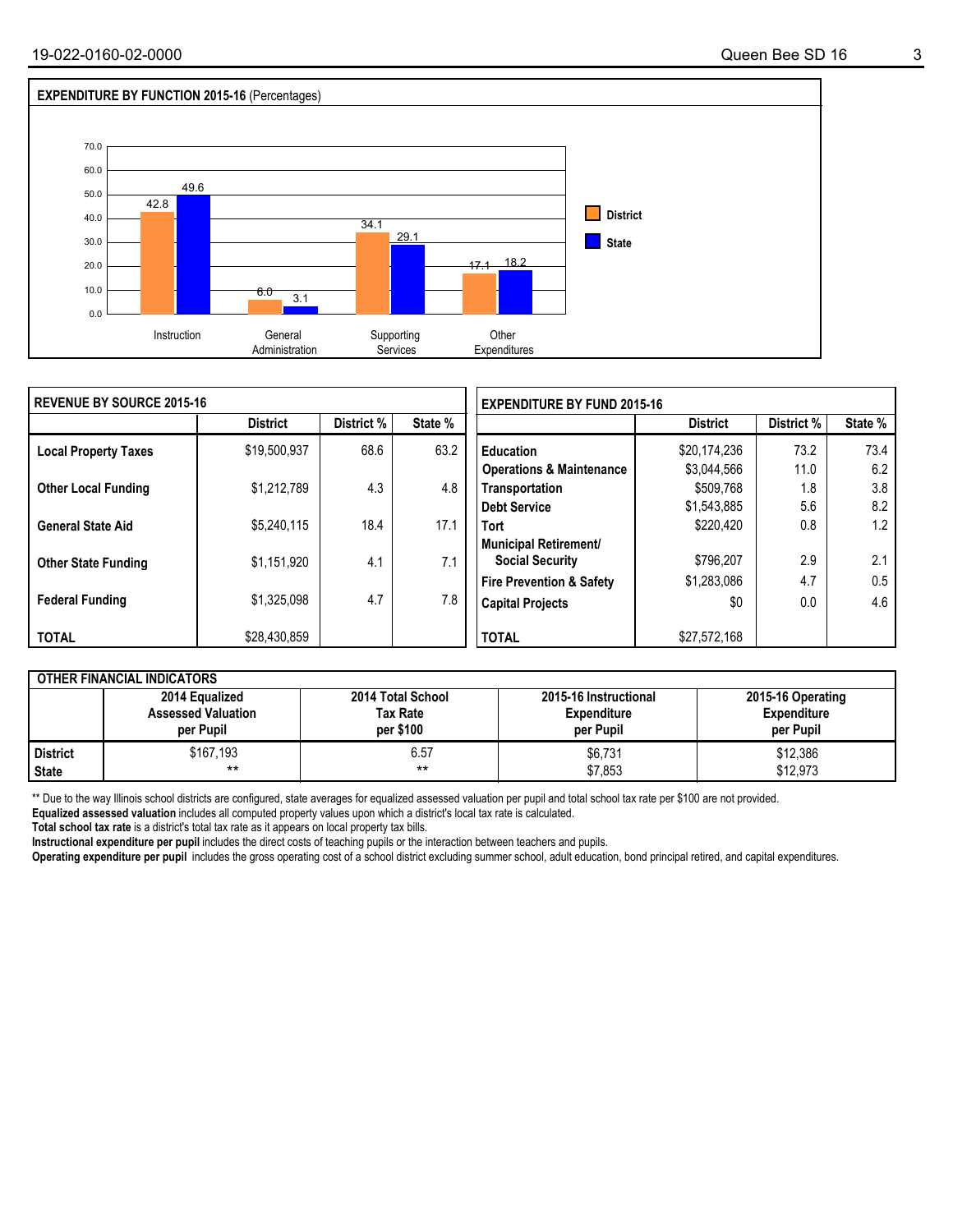## ACADEMIC PERFORMANCE

|                 | 8TH GRADERS PASSING ALGEBRA I* | *For the 8th graders passing algebra I, if the percentage is 0, it means that an Algebra I course is not offered |
|-----------------|--------------------------------|------------------------------------------------------------------------------------------------------------------|
| <b>District</b> | 9.0                            |                                                                                                                  |
| <b>State</b>    | 29.5                           |                                                                                                                  |
|                 |                                |                                                                                                                  |

### *OVERALL STUDENT PERFORMANCE*

These charts present the overall percentage of state test scores categorized as meeting or exceeding the PARCC expectations, SAT standards or DLM-AA Standards for your district, and the state.



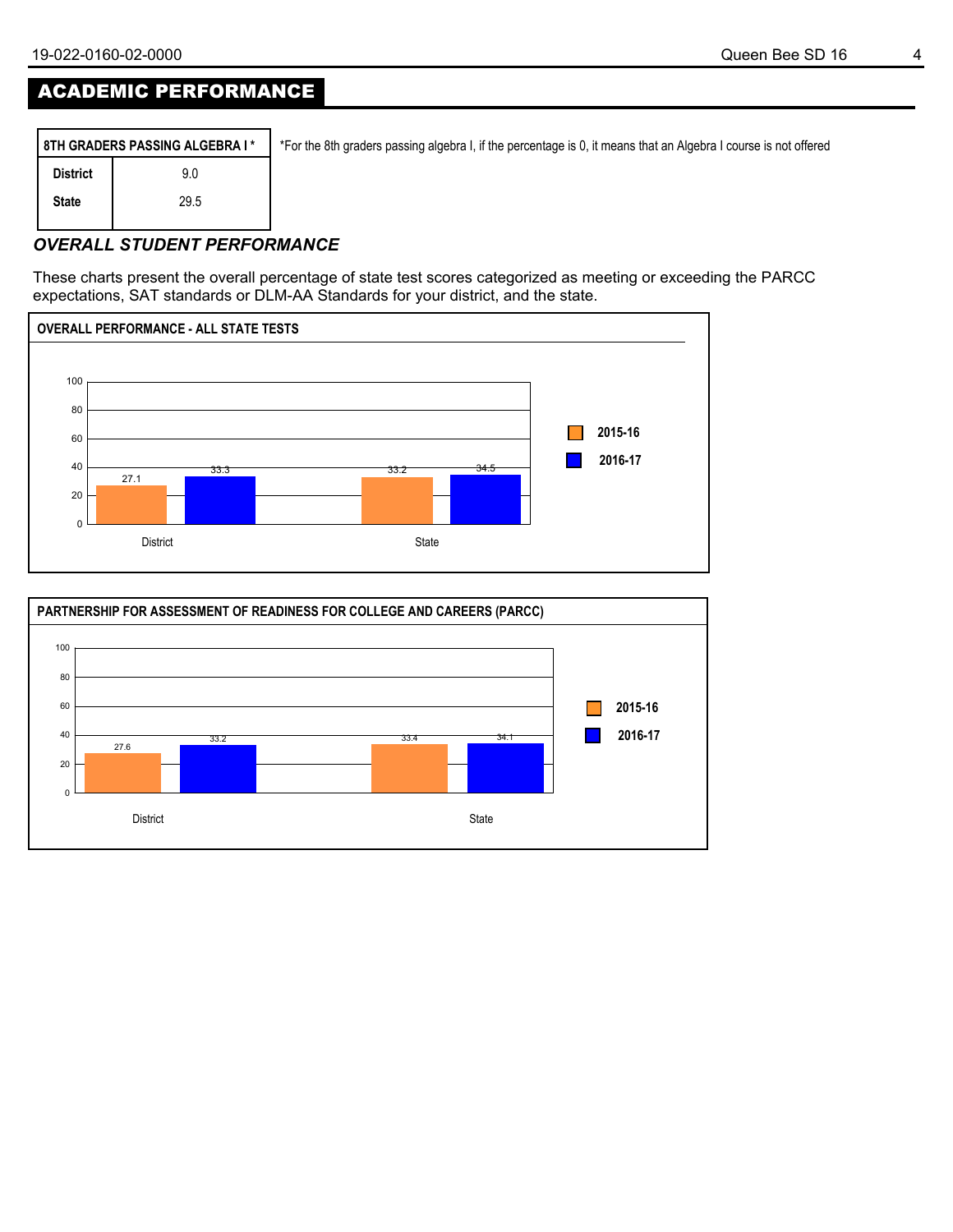

DLM-AA scores in the Progressing and Attaining performance levels count the same, respectively, as meeting or exceeding state standards.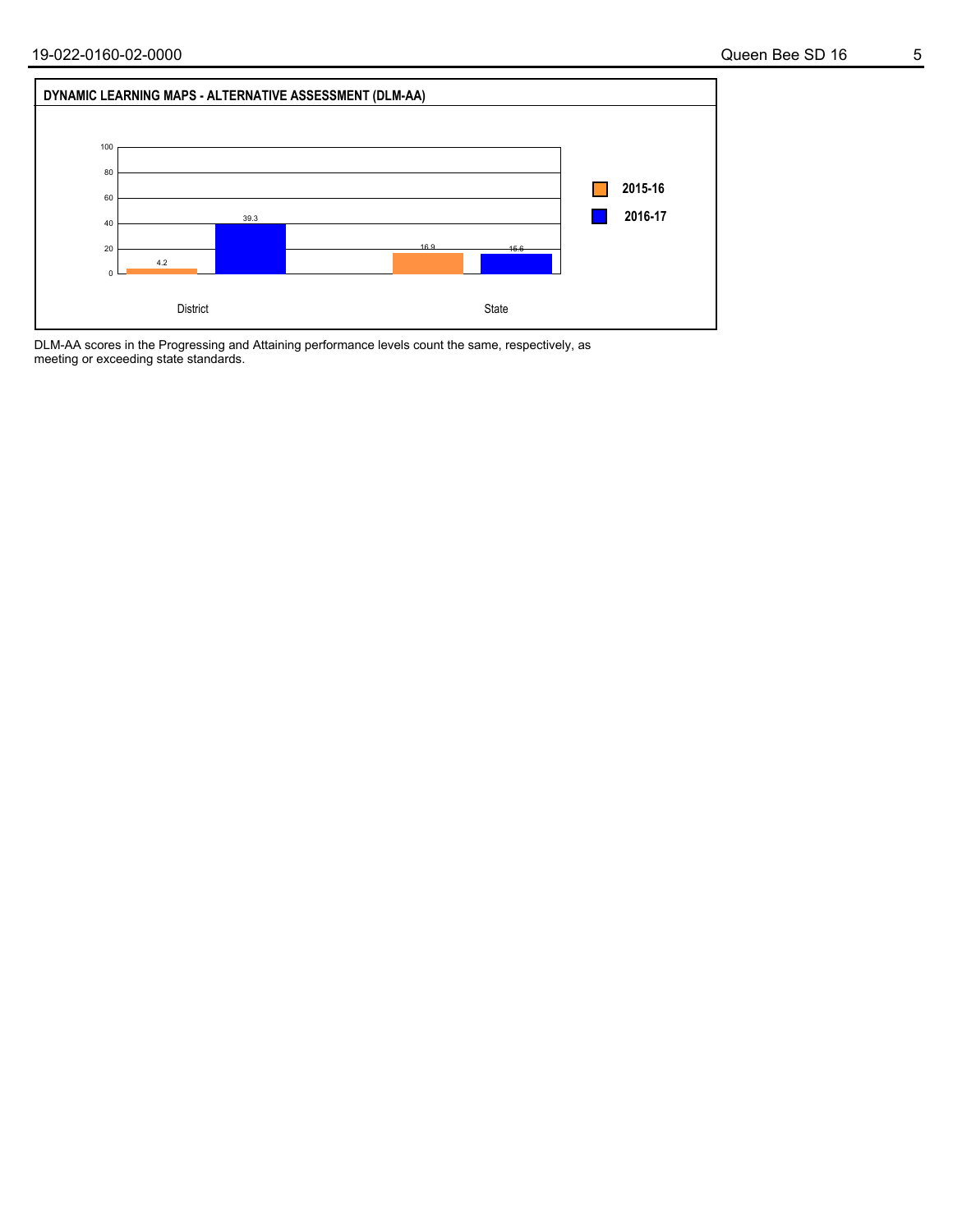#### **PARCC PERFORMANCE**

These charts show the percentage of student scores meeting or exceeding expectations for the grades and subjects tested on PARCC that have demonstrated readiness for the next grade level/course and, ultimately, are on track for college and careers.





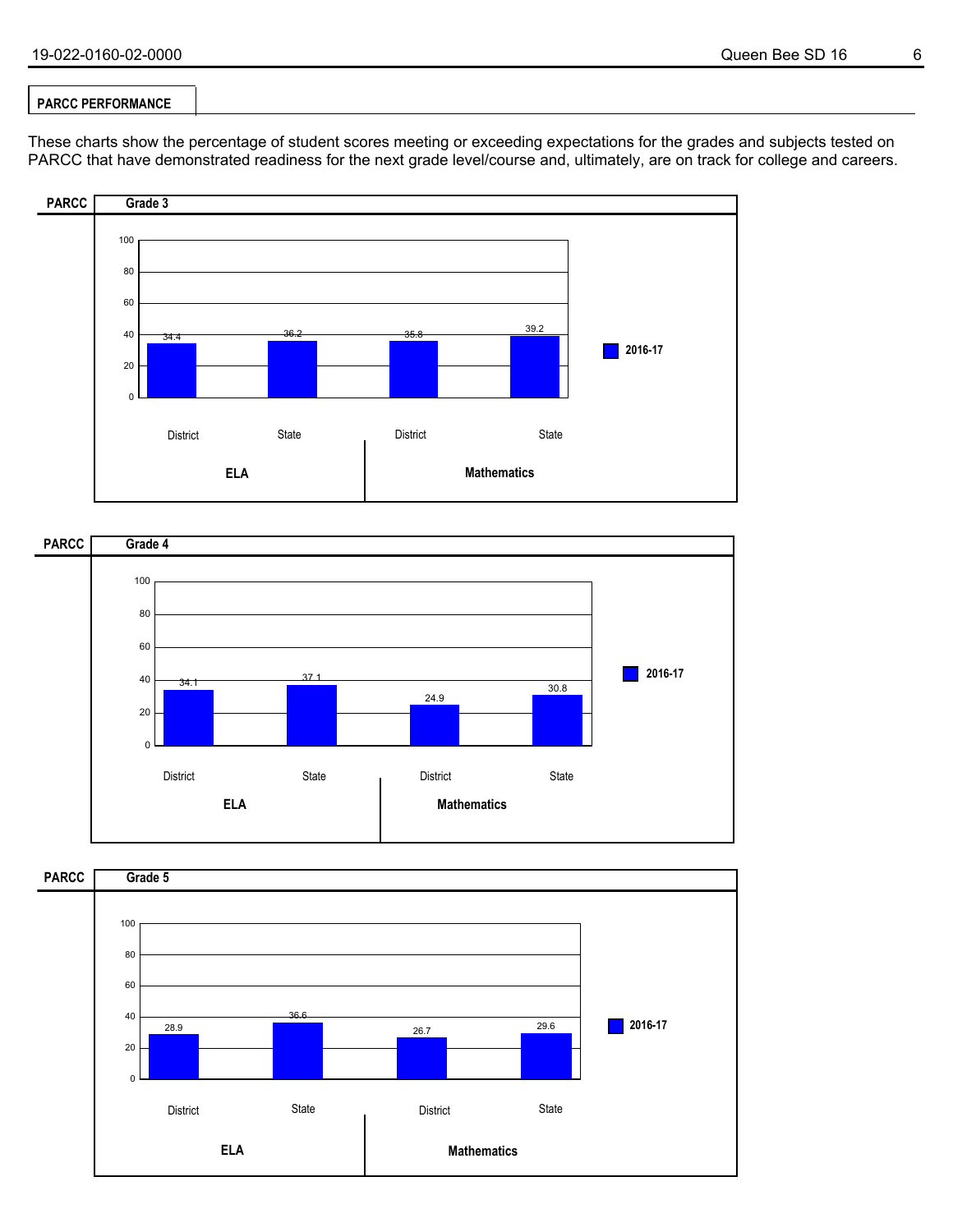



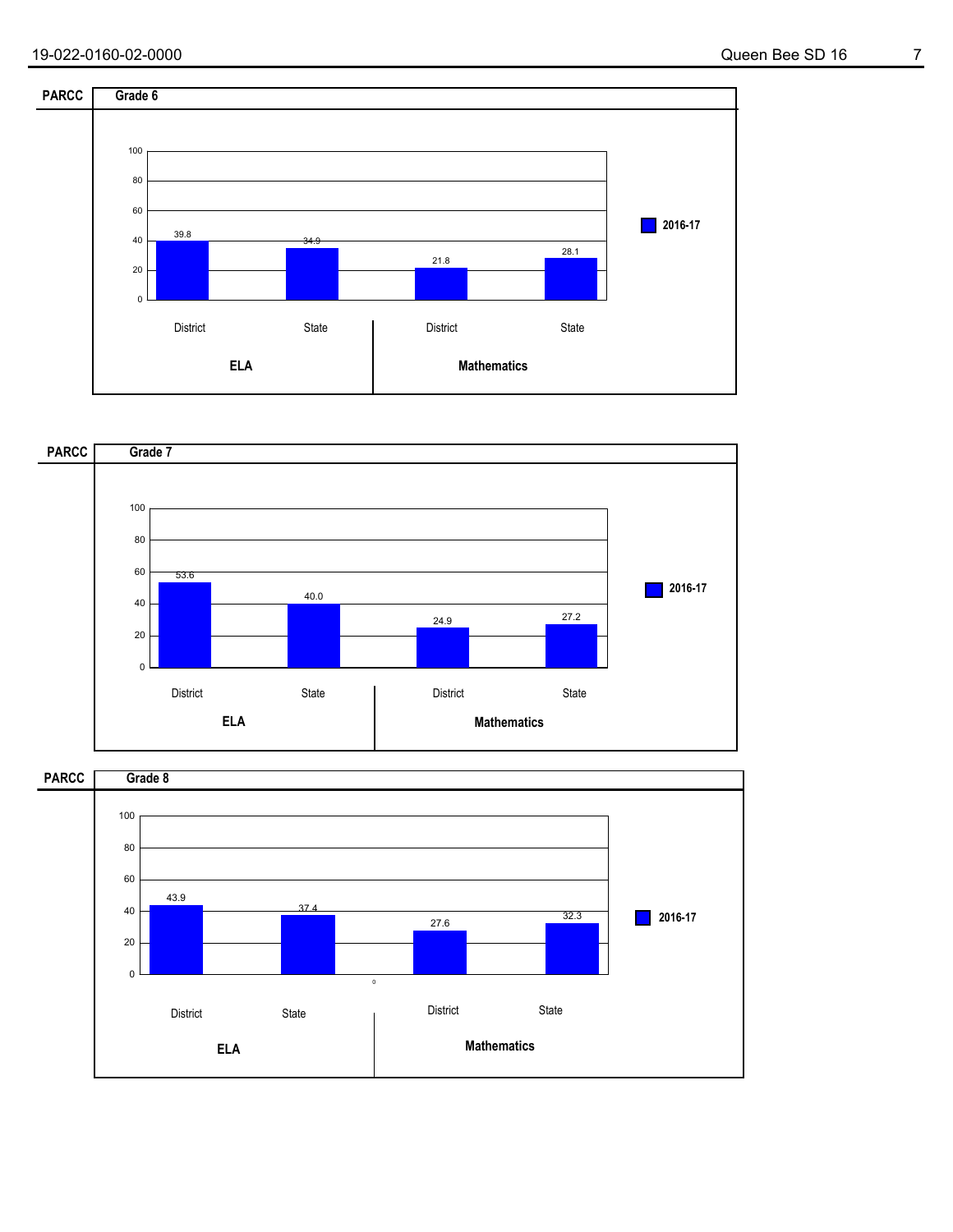## PERFORMANCE ON STATE ASSESSMENTS

Federal law requires that student achievement results for schools providing Title I services be reported to the general public.

The PARCC is administered to students in grade 3 through 8. SAT is is administered to students in grade 11. The DLM-AA is administered to students in grade 3 through 8 and 11 with disabilities whose Individualized Education Programs (IEPs) indicate that participation in the PARCC or SAT would not be appropriate.

Students with disabilities have an IEP. An IEP is a written plan for a child with a disability who is eligible to receive special education services under the Individuals with Disabilities Education Act.

In order to protect students' identities, test data for groups of fewer than ten students are not reported.

|                  | lPERCENTAGE OF STUDENTS NOT TESTED IN STATE TESTING PROGRAMS FOR ELA |           |         |         |         |              |                                 |        |                                                             |                             |                         |            |     |                                                          |                                |
|------------------|----------------------------------------------------------------------|-----------|---------|---------|---------|--------------|---------------------------------|--------|-------------------------------------------------------------|-----------------------------|-------------------------|------------|-----|----------------------------------------------------------|--------------------------------|
|                  |                                                                      |           |         | Gender  |         |              | <b>Racial/Ethnic Background</b> |        |                                                             |                             |                         |            |     |                                                          |                                |
|                  |                                                                      | All       | Male    | Female  | White   | <b>Black</b> | Hispanic                        | Asian  | <b>Native</b><br>∣ Hawaiian∣<br>/Pacific<br><b>Islander</b> | ∣American∣<br><b>Indian</b> | Two or<br>More<br>Races | <b>LEP</b> |     | <b>Students</b><br>with<br> Migrant Disabilities antaged | Econo-<br>mically<br>⊦Disadv-l |
|                  | l*Enrollmentl                                                        | 1,227     | 620     | 607     | 238     | 76           | 603                             | 274    |                                                             | 4                           | 31                      | 261        | 0   | 125                                                      | 483                            |
| <b>IDistrict</b> | Reading                                                              | 0.2       | 0.5     | 0.0     | 0.8     | 0.0          | 0.2                             | 0.0    |                                                             |                             | 0.0                     | 0.0        |     | 0.8                                                      | 0.0                            |
| <b>State</b>     | <b>Enrollment</b>                                                    | 1,044,459 | 533.974 | 510.468 | 505.668 | 175.154      | 271.875                         | 51.312 | 1,081                                                       | 4.730                       | 34,569                  | 90.576     | 126 |                                                          | 143,863 530,039                |
|                  | Reading                                                              | 1.8       | 1.8     | 1.8     | 1.7     | 2.4          | 1.7                             | 1.2    | 3.4                                                         | 1.1                         | 2.1                     | 1.9        | 1.6 | 3.0                                                      | 1.9                            |

\* Enrollment as reported during the testing windows for grades 3-8 and grade 11

**Number of LEP Students who have attended schools in the U.S. for less than 12 months and are not assessed on the State's reading/language arts test: 0**

|              | PERCENTAGE OF STUDENTS NOT TESTED IN STATE TESTING PROGRAMS FOR MATHEMATICS |       |                 |        |         |                                                                                                             |          |               |                           |                    |                         |                  |     |                                                         |                               |
|--------------|-----------------------------------------------------------------------------|-------|-----------------|--------|---------|-------------------------------------------------------------------------------------------------------------|----------|---------------|---------------------------|--------------------|-------------------------|------------------|-----|---------------------------------------------------------|-------------------------------|
|              |                                                                             |       |                 | Gender |         |                                                                                                             |          |               |                           |                    |                         |                  |     |                                                         |                               |
|              |                                                                             | All   | Male            | Female | White   | <b>Black</b>                                                                                                | Hispanic | Asian         | <b>Native</b><br>/Pacific | American<br>Indian | Two or<br>More<br>Races | LEP              |     | <b>Students</b><br>with<br>Migrant Disabilities antaged | Econo-<br>mically<br>Disadv-l |
|              | l*Enrollment                                                                | 1,230 | 622             | 608    | 237     |                                                                                                             | 606      | 275           |                           | 4                  | 31                      | 266              | 0   | 124                                                     | 484                           |
| l District   | <b>Mathematics</b>                                                          | 0.3   | 0.5             | 0.2    | 0.8     |                                                                                                             | 0.2      | 0.0           |                           |                    | $0.0\,$                 | 0.0 <sub>1</sub> |     | 1.6                                                     | 0.2                           |
| <b>State</b> | Enrollment 1,046,615                                                        |       | 535,114 511,484 |        | 506.264 |                                                                                                             | 272.641  | 52.002        | 1.091                     | 4,739              | 34,592                  | 93.048           | 127 |                                                         | 143,785 531,314               |
|              | <b>IMathematics</b>                                                         | 1.8   | 1.8             | 1.8    | 1.7     | Racial/Ethnic Background<br>Hawaiian<br>Islander<br>76<br>1.3<br>175,213<br>2.5<br>2.7<br>1.7<br>1.0<br>1.1 |          | $2.2^{\circ}$ | 1.4 <sub>1</sub>          | 1.6                | 3.1                     | 1.8              |     |                                                         |                               |

\* Enrollment as reported during the testing windows for grades 3-8 and grade 11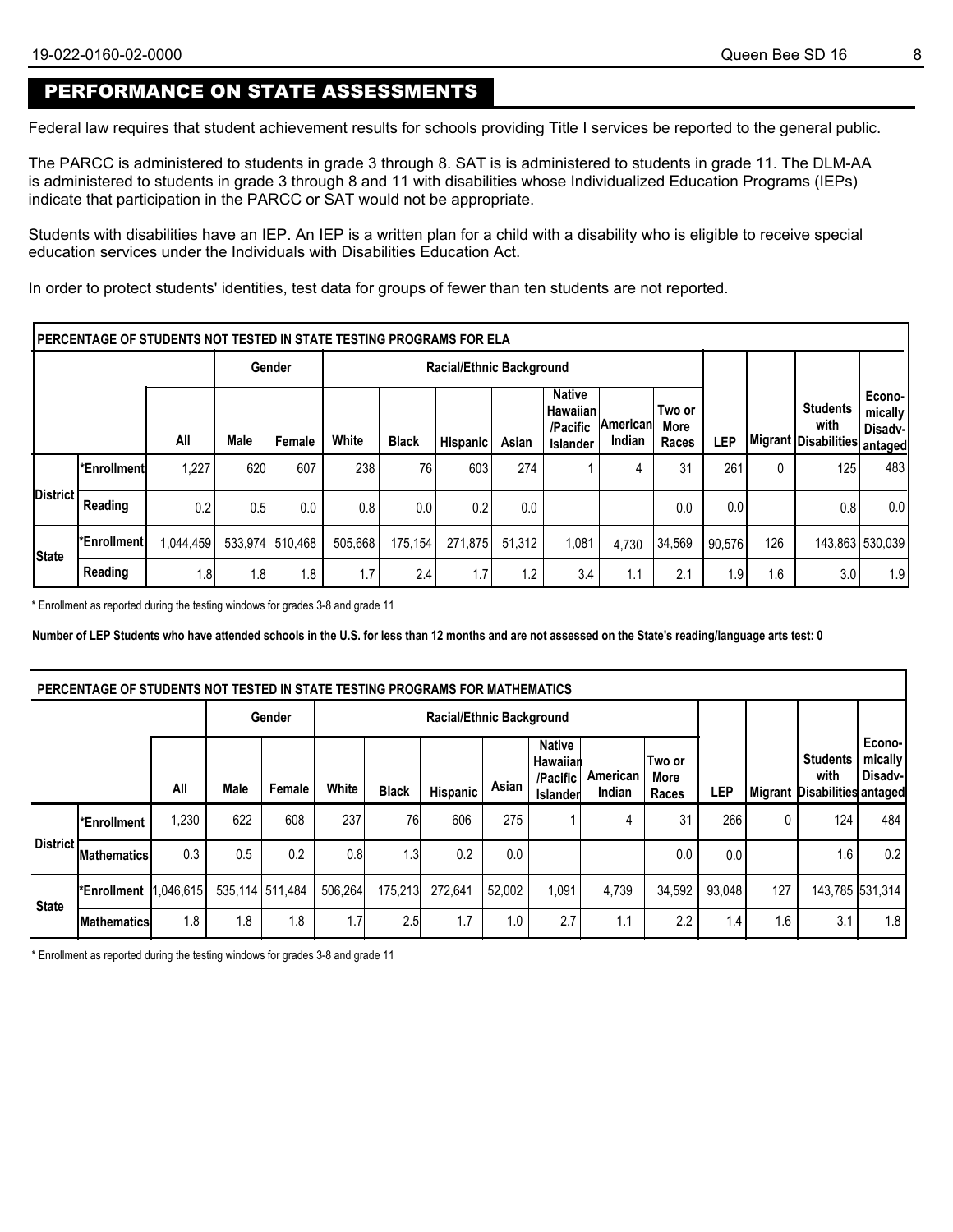#### **Partnership for Assessment of Readiness for College and Careers** (PARCC)

Each Performance Level is a broad, categorical level defined by a student's overall scale score and used to report overall student performance by describing how well students met the expectations for their grade level/course. Each Performance Level is defined by a range of overall scale scores for the assessment. There are five Performance Levels for PARCC assessments:

- **•** Level 1: Did not yet meet expectations
- **•** Level 2: Partially met expectations
- **•** Level 3: Approached expectations
- **•** Level 4: Met expectations
- **•** Level 5: Exceeded expectations

Students performing at levels 4 and 5 met or exceeded expectations, have demonstrated readiness for the next grade level/course and, ultimately, are on track for college and careers.Performance Level Descriptors (PLDs) describe the knowledge, skills, and practices that students should know and be able to demonstrate at each Performance Level in each content area (ELA and mathematics), and at each grade level/course. PLDs are available at http://avocet.pearson.com/PARCC/Home.

### **Grade 3**

**Grade 3 - All**

|                                 |              |              | ELA          |              |            |              |              | <b>Mathematics</b> |              |            |
|---------------------------------|--------------|--------------|--------------|--------------|------------|--------------|--------------|--------------------|--------------|------------|
| Levels                          |              | -            | ۰.           |              | ۰.         |              |              |                    |              |            |
| <b>District</b><br><b>State</b> | 22.8<br>21.0 | 21.9<br>19.4 | 20.9<br>23.5 | 33.0<br>33.2 | ۱.4<br>2.9 | 12.4<br>13.6 | 21.1<br>19.8 | 30.7<br>27.4       | 29.4<br>30.9 | 6.4<br>8.3 |

#### **Grade 3 - Gender**

|             |                 |      |      | <b>ELA</b> |      |     |      |      | <b>Mathematics</b> |      |     |
|-------------|-----------------|------|------|------------|------|-----|------|------|--------------------|------|-----|
|             | Levels          |      |      |            |      |     |      |      | n<br>u             |      |     |
| <b>Male</b> | <b>District</b> | 25.7 | 21.0 | 21.0       | 32.4 | 0.0 | 11.1 | 22.2 | 30.6               | 26.9 | 9.3 |
|             | <b>State</b>    | 24.1 | 20.5 | 23.6       | 29.9 | 2.0 | 14.7 | 19.2 | 26.3               | 30.9 | 8.9 |
| Female      | <b>District</b> | 20.0 | 22.7 | 20.9       | 33.6 | 2.7 | 13.6 | 20.0 | 30.9               | 31.8 | 3.6 |
|             | <b>State</b>    | 17.8 | 18.3 | 23.3       | 36.7 | 3.9 | 12.5 | 20.5 | 28.5               | 30.8 | 7.7 |

#### **Grade 3 - Racial/Ethnic Background**

|                                                                    |                                                   |              |                | <b>ELA</b>   |              |             |              |              | <b>Mathematics</b> |              |              |
|--------------------------------------------------------------------|---------------------------------------------------|--------------|----------------|--------------|--------------|-------------|--------------|--------------|--------------------|--------------|--------------|
|                                                                    | <b>Levels</b>                                     | 1            | $\overline{2}$ | 3            | 4            | 5           | 1            | 2            | 3                  | 4            | 5            |
| White                                                              |                                                   |              | 18.4           | 21.1         |              | 0.0         |              | 13.2         |                    |              | 5.3          |
|                                                                    | <b>District</b><br><b>State</b>                   | 18.4<br>12.2 | 16.3           | 25.4         | 42.1<br>42.3 | 3.8         | 10.5<br>7.5  | 15.0         | 31.6<br>27.2       | 39.5<br>39.0 | 11.3         |
| <b>Black</b>                                                       | <b>District</b><br><b>State</b>                   | 31.6<br>35.0 | 21.1<br>23.9   | 15.8<br>20.6 | 31.6<br>19.4 | 0.0<br>1.0  | 26.3<br>26.3 | 36.8<br>27.7 | 26.3<br>26.9       | 10.5<br>17.2 | 0.0<br>1.9   |
| Hispanic                                                           | <b>District</b><br><b>State</b>                   | 31.5<br>29.5 | 26.9<br>23.7   | 17.6<br>22.7 | 22.2<br>22.8 | 1.9<br>1.3  | 13.6<br>17.6 | 24.5<br>25.4 | 31.8<br>30.0       | 25.5<br>23.7 | 4.5<br>3.3   |
| Asian                                                              | <b>District</b><br><b>State</b>                   | 4.3<br>7.5   | 15.2<br>10.1   | 23.9<br>19.0 | 54.3<br>53.4 | 2.2<br>10.0 | 6.4<br>3.8   | 8.5<br>7.0   | 31.9<br>17.0       | 38.3<br>42.6 | 14.9<br>29.6 |
| <b>Islander</b>                                                    | <b>Native Hawaiian/Pacific</b><br><b>District</b> | 15.8         | 12.7           | 25.9         | 39.2         | 6.3         | 11.2         | 11.8         | 27.3               | 34.8         | 14.9         |
| <b>State</b><br>American Indian<br><b>District</b><br><b>State</b> |                                                   | 33.1         | 25.6           | 21.1         | 19.5         | 0.8         | 18.5         | 25.1         | 32.3               | 20.9         | 3.2          |
| Two or More Races                                                  | <b>District</b><br><b>State</b>                   | 18.7         | 17.7           | 24.4         | 35.3         | 4.0         | 13.1         | 18.8         | 26.0               | 31.8         | 10.3         |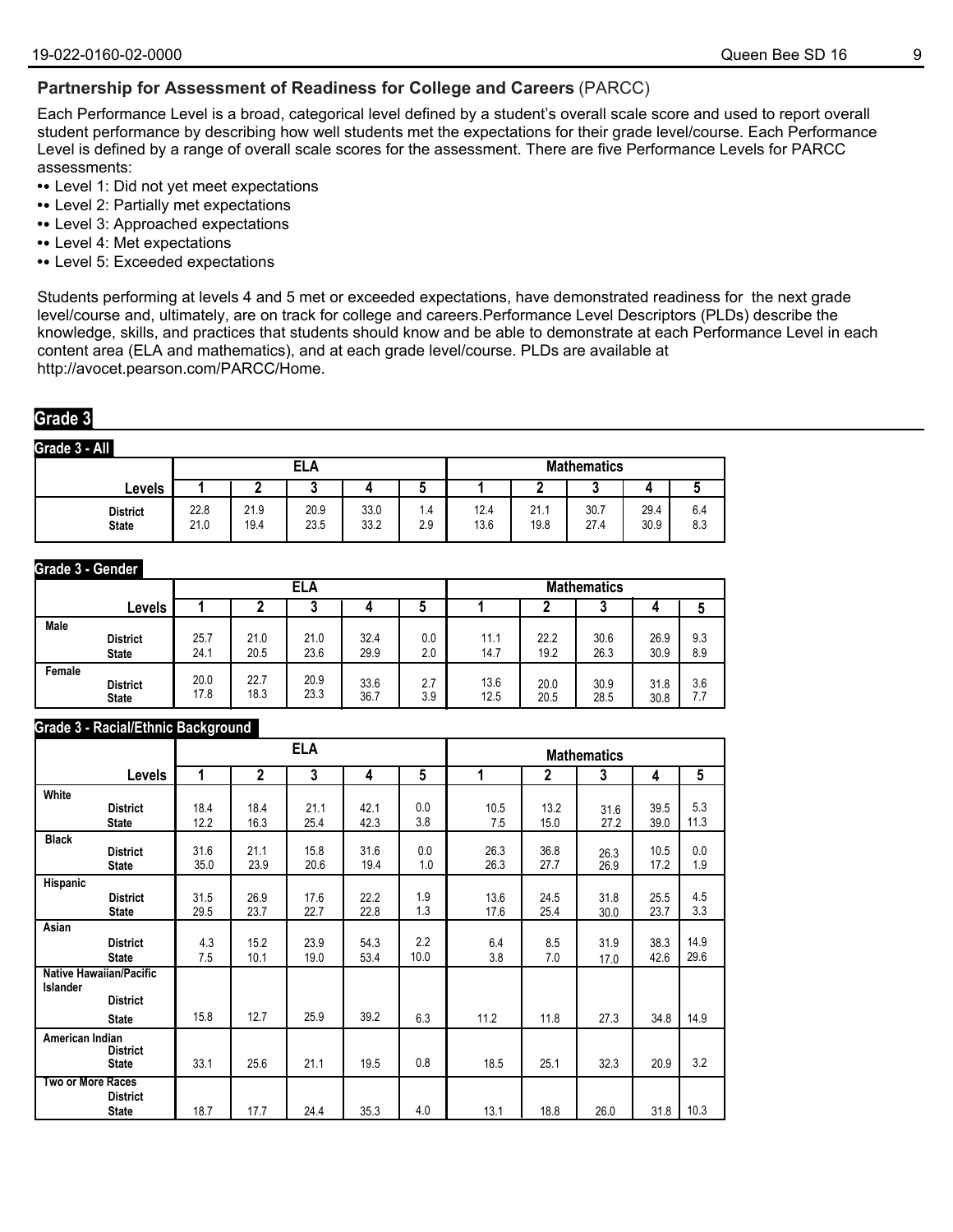### **Grade 3 - Limited-English-Proficient**

|                 |      |      | <b>ELA</b> |      |     |      |      | <b>Mathematics</b> |      |                      |
|-----------------|------|------|------------|------|-----|------|------|--------------------|------|----------------------|
| Levels          |      | -    |            |      | ີ   |      |      | u                  |      |                      |
| <b>District</b> | 25.4 | 27.0 | 24.6       | 22.1 | 0.8 | 10.4 | 22.4 | 32.8               | 29.6 | 4.c                  |
| <b>State</b>    | 33.4 | 25.0 | 21.8       | 18.9 | 0.8 | 19.1 | 25.5 | 28.9               | 22.9 | $\sim$ $\sim$<br>ບ.ບ |

#### **Grade 3 - Students with Disabilities**

|         |                 |      |      | <b>ELA</b> |      |     |      |      | <b>Mathematics</b> |      |     |
|---------|-----------------|------|------|------------|------|-----|------|------|--------------------|------|-----|
|         | Levels          |      |      | J          | 4    | C   |      |      | ◠<br>u             | 4    |     |
| IEP     |                 |      |      |            |      |     |      |      |                    |      |     |
|         | <b>District</b> | 59.1 | 22.7 | 4.5        | 13.6 | 0.0 | 31.8 | 31.8 | 22.7               | 9.1  | 4.5 |
|         | <b>State</b>    | 51.9 | 21.6 | 14.5       | 11.3 | 0.6 | 35.3 | 26.9 | 20.7               | 14.3 | 2.7 |
| Non-IEP |                 |      |      |            |      |     |      |      |                    |      |     |
|         | <b>District</b> | 18.7 | 21.8 | 22.8       | 35.2 | 1.6 | 10.2 | 19.9 | 31.6               | 31.6 | 6.6 |
|         | <b>State</b>    | 16.5 | 19.1 | 24.8       | 36.4 | 3.3 | 10.4 | 18.8 | 28.3               | 33.3 | 9.2 |

#### **Grade 3 - Economically Disadvantaged**

|                                   |      | - -  | ELA  |      |     |      |      | <b>Mathematics</b> |      |      |
|-----------------------------------|------|------|------|------|-----|------|------|--------------------|------|------|
| Levels                            |      |      | u    |      | J   |      |      | ω                  | 4    |      |
| <b>Free/Reduced Price Lunch  </b> |      |      |      |      |     |      |      |                    |      |      |
| <b>District</b>                   | 32.2 | 23.3 | 22.2 | 21.1 | 1.1 | 18.5 | 23.9 | 30.4               | 25.0 | 2.2  |
| <b>State</b>                      | 30.5 | 23.9 | 22.9 | 21.7 | 1.0 | 20.2 | 25.9 | 29.1               | 21.8 | 2.9  |
| <b>Not Eligible</b>               |      |      |      |      |     |      |      |                    |      |      |
| <b>District</b>                   | 16.0 | 20.8 | 20.0 | 41.6 | 1.6 | 7.9  | 19.0 | 31.0               | 32.5 | 9.5  |
| <b>State</b>                      | 9.6  | 14.0 | 24.1 | 47.0 | 5.3 | 5.7  | 12.6 | 25.3               | 41.7 | 14.8 |

## **Grade 4**

#### **Grade 4 - All**

|                                 |              |              | <b>ELA</b>   |              |            |              |              | <b>Mathematics</b> |              |                 |
|---------------------------------|--------------|--------------|--------------|--------------|------------|--------------|--------------|--------------------|--------------|-----------------|
| Levels                          |              |              | ູ            |              |            |              |              |                    |              |                 |
| <b>District</b><br><b>State</b> | 11.5<br>14.2 | 19.2<br>20.4 | 35.2<br>28.3 | 30.8<br>31.1 | 3.3<br>5.9 | 12.2<br>15.7 | 23.8<br>25.3 | 39.2<br>28.2       | 23.2<br>27.6 | $\Omega$<br>J.Z |

#### **Grade 4 - Gender**

|        |                 |      |      | ELA  |      |     |      |      | <b>Mathematics</b> |      |     |
|--------|-----------------|------|------|------|------|-----|------|------|--------------------|------|-----|
|        | Levels          |      |      |      |      |     |      |      | w                  |      |     |
| Male   | <b>District</b> | 15.4 | 22.0 | 34.1 | 28.6 | 0.0 | 14.3 | 24.2 | 38.5               | 23.1 | 0.0 |
|        | <b>State</b>    | 17.1 | 22.0 | 28.2 | 28.4 | 4.2 | 16.5 | 24.6 | 27.3               | 28.2 | 3.3 |
| Female | <b>District</b> | 7.7  | 16.5 | 36.3 | 33.0 | 6.6 | 10.0 | 23.3 | 40.0               | 23.3 | 3.3 |
|        | <b>State</b>    | 11.1 | 18.8 | 28.4 | 34.0 | 7.7 | 14.8 | 26.0 | 29.2               | 26.9 | 3.1 |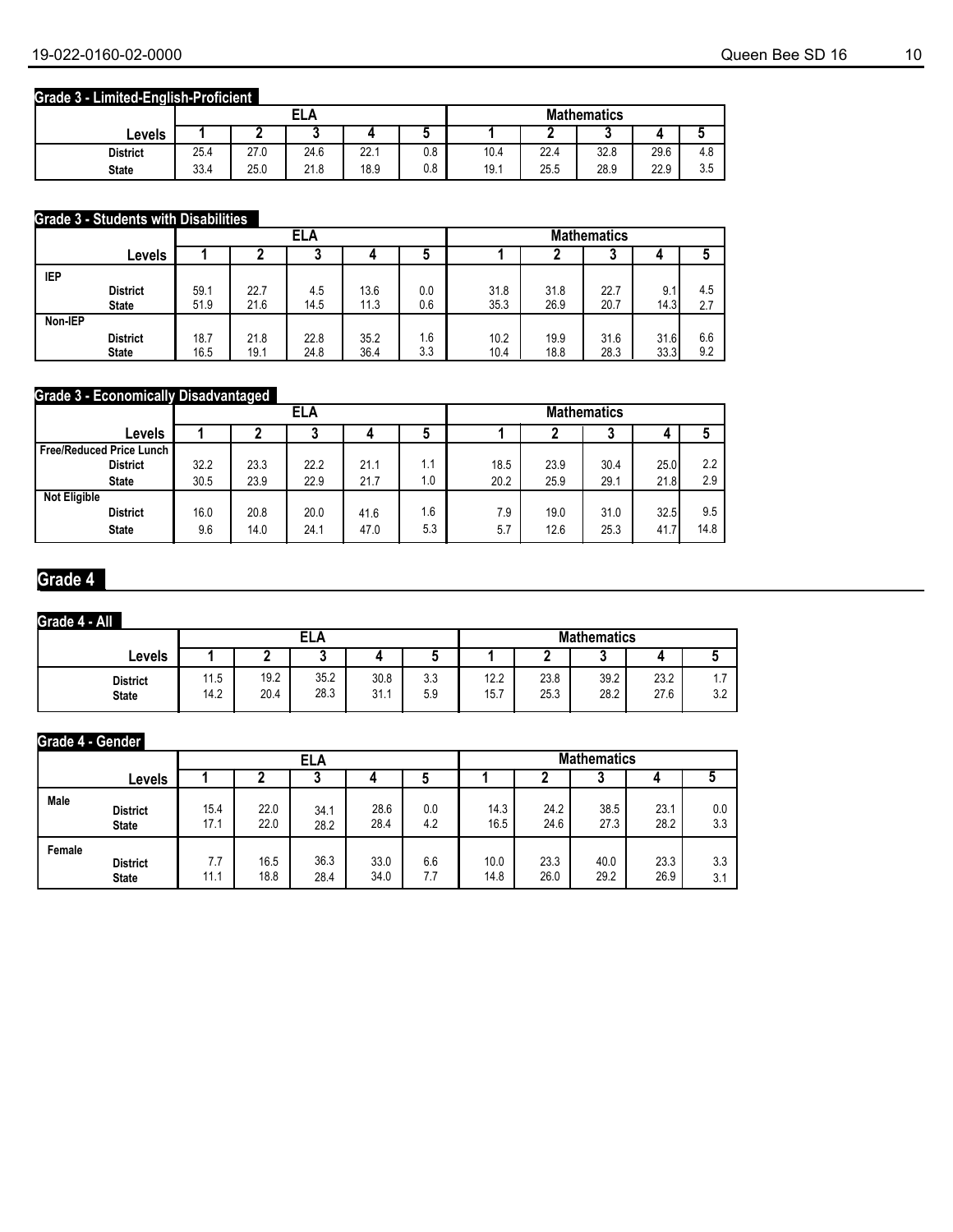### **Grade 4 - Racial/Ethnic Background**

|                          |                                                                   |              |                | <b>ELA</b>   |              |             |              |                | <b>Mathematics</b> |              |                |
|--------------------------|-------------------------------------------------------------------|--------------|----------------|--------------|--------------|-------------|--------------|----------------|--------------------|--------------|----------------|
|                          | Levels                                                            | 1            | $\overline{2}$ | 3            | 4            | 5           | 1            | $\overline{2}$ | 3                  | 4            | $\overline{5}$ |
| White                    | <b>District</b><br><b>State</b>                                   | 8.6<br>8.2   | 22.9<br>15.8   | 34.3<br>28.4 | 34.3<br>39.6 | 0.0<br>8.1  | 8.6<br>8.7   | 20.0<br>19.7   | 45.7<br>30.6       | 25.7<br>37.0 | 0.0<br>4.0     |
| <b>Black</b>             | <b>District</b><br><b>State</b>                                   | 25.5         | 28.2           | 27.7         | 17.1         | 1.5         | 30.7         | 33.7           | 23.7               | 11.4         | 0.5            |
| Hispanic                 | <b>District</b><br><b>State</b>                                   | 15.3<br>19.2 | 23.5<br>25.7   | 42.4<br>30.1 | 17.6<br>22.5 | 1.2<br>2.5  | 16.5<br>20.5 | 28.2<br>32.6   | 41.2<br>28.2       | 14.1<br>17.7 | 0.0<br>1.1     |
| Asian                    | <b>District</b><br><b>State</b>                                   | 6.5<br>4.7   | 10.9<br>8.7    | 23.9<br>20.4 | 50.0<br>46.7 | 8.7<br>19.5 | 6.5<br>4.0   | 21.7<br>10.0   | 28.3<br>20.7       | 39.1<br>49.1 | 4.3<br>16.1    |
| Islander                 | <b>Native Hawaiian/Pacific</b><br><b>District</b><br><b>State</b> | 10.4         | 14.6           | 22.0         | 39.6         | 13.4        | 11.0         | 16.5           | 31.1               | 32.3         | 9.1            |
| American Indian          | <b>District</b><br><b>State</b>                                   | 22.4         | 24.8           | 29.0         | 21.7         | 2.1         | 19.8         | 32.0           | 32.1               | 15.2         | 0.8            |
| <b>Two or More Races</b> | <b>District</b><br><b>State</b>                                   | 13.0         | 19.1           | 27.5         | 33.3         | 7.1         | 14.6         | 24.3           | 28.6               | 28.9         | 3.6            |

#### **Grade 4 - Limited-English-Proficient**

|                                 |              |              | ELA                   |            |            |              |              | <b>Mathematics</b> |            |            |
|---------------------------------|--------------|--------------|-----------------------|------------|------------|--------------|--------------|--------------------|------------|------------|
| Levels                          |              |              |                       |            |            |              |              |                    | 4          |            |
| <b>District</b><br><b>State</b> | 26.8<br>37.3 | 41.5<br>34.9 | 26.8<br>24.7<br>4 I.I | 4.9<br>5.8 | 0.0<br>0.2 | 29.3<br>34.9 | 43.9<br>39.9 | 22.0<br>19.0       | 4.9<br>5.9 | 0.0<br>0.3 |

#### **Grade 4 - Students with Disabilities**

|            |                 |      |      | ELA  |      |     | <b>Mathematics</b> |      |      |      |     |
|------------|-----------------|------|------|------|------|-----|--------------------|------|------|------|-----|
|            | Levels          |      |      |      |      |     |                    |      |      | д    |     |
| <b>IEP</b> | <b>District</b> | 66.7 | 11.1 | 11.1 | 11.1 | 0.0 | 47.1               | 17.6 | 17.6 | 17.6 | 0.0 |
|            | <b>State</b>    | 46.0 | 27.6 | 16.6 | 8.8  | 1.0 | 42.8               | 31.6 | 16.1 | 8.8  | 0.6 |
| Non-IEP    | <b>District</b> | 5.5  | 20.1 | 37.8 | 32.9 | 3.7 | 8.5                | 24.4 | 41.5 | 23.8 | 1.8 |
|            | <b>State</b>    | 9.3  | 19.3 | 30.1 | 34.6 | 6.7 | 11.6               | 24.4 | 30.1 | 30.4 | 3.6 |

### **Grade 4 - Economically Disadvantaged**

|                                                             |              |              | ELA          |              |             | <b>Mathematics</b> |              |              |              |            |  |
|-------------------------------------------------------------|--------------|--------------|--------------|--------------|-------------|--------------------|--------------|--------------|--------------|------------|--|
| Levels                                                      |              |              | u            |              |             |                    |              | u            |              |            |  |
| Free/Reduced Price Lunch<br><b>District</b><br><b>State</b> | 10.5<br>21.2 | 21.1<br>26.7 | 40.8<br>29.6 | 27.6<br>20.6 | 0.0<br>1.9  | 14.7<br>23.6       | 28.0<br>32.5 | 34.7<br>27.2 | 21.3<br>15.9 | 1.3<br>0.9 |  |
| <b>Not Eligible</b><br><b>District</b><br><b>State</b>      | 12.3<br>6.1  | 17.9<br>13.2 | 31.1<br>26.9 | 33.0<br>43.3 | 5.7<br>10.6 | 10.4<br>6.6        | 20.8<br>17.0 | 42.5<br>29.4 | 24.5<br>41.0 | 1.9<br>5.9 |  |

### **Grade 5**

| Grade 5 - All                   |             |              |                    |              |            |             |              |              |              |            |
|---------------------------------|-------------|--------------|--------------------|--------------|------------|-------------|--------------|--------------|--------------|------------|
|                                 |             |              | <b>Mathematics</b> |              |            |             |              |              |              |            |
| Levels                          |             |              | u                  |              |            |             |              | u            |              |            |
| <b>District</b><br><b>State</b> | 8.1<br>14.1 | 20.8<br>21.4 | 42.2<br>27.9       | 28.3<br>33.7 | 0.6<br>2.9 | 8.1<br>13.3 | 28.5<br>26.6 | 36.6<br>30.5 | 25.6<br>25.6 | 1.2<br>3.9 |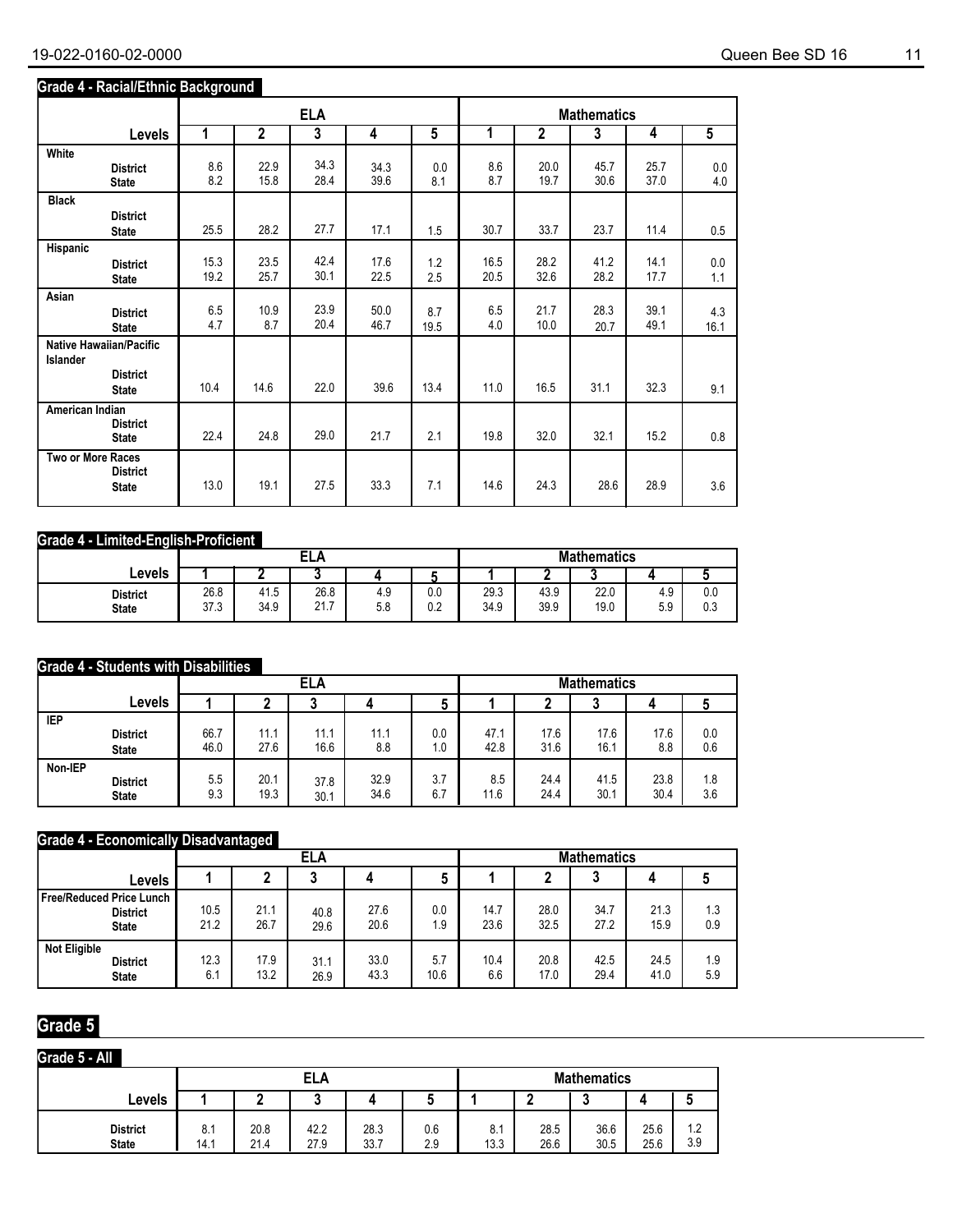### **Grade 5 - Gender**

|        |                 |      |      | <b>Mathematics</b> |      |     |      |      |      |      |     |
|--------|-----------------|------|------|--------------------|------|-----|------|------|------|------|-----|
|        | Levels          |      |      |                    |      |     |      |      |      |      |     |
| Male   | <b>District</b> | 9.1  | 23.9 | 40.9               | 26.1 | 0.0 | 10.3 | 26.4 | 29.9 | 31.0 | 2.3 |
|        | <b>State</b>    | 17.1 | 23.9 | 28.4               | 28.9 | 1.7 | 14.9 | 26.5 | 28.6 | 25.6 | 4.4 |
| Female | <b>District</b> | 7.1  | 17.6 | 43.5               | 30.6 | 1.2 | 5.9  | 30.6 | 43.5 | 20.0 | 0.0 |
|        | <b>State</b>    | 10.9 | 18.8 | 27.5               | 38.6 | 4.2 | 11.7 | 26.7 | 32.4 | 25.7 | 3.5 |

#### **Grade 5 - Racial/Ethnic Background**

|                          |                                 |              |              | <b>ELA</b>   |              |             |              |              | <b>Mathematics</b> |              |             |
|--------------------------|---------------------------------|--------------|--------------|--------------|--------------|-------------|--------------|--------------|--------------------|--------------|-------------|
|                          | <b>Levels</b>                   | 4            | $\mathbf{2}$ | 3            | 4            | 5           | 1            | $\mathbf{2}$ | 3                  | 4            | 5           |
| White                    | <b>District</b><br><b>State</b> | 0.0<br>7.8   | 26.9<br>16.4 | 23.1<br>28.7 | 50.0<br>43.1 | 0.0<br>4.0  | 4.0<br>7.9   | 8.0<br>20.7  | 52.0<br>32.4       | 36.0<br>33.9 | 0.0<br>5.1  |
| <b>Black</b>             | <b>District</b><br><b>State</b> | 26.4         | 30.0         | 26.1         | 16.9         | 0.5         | 26.9         | 37.0         | 25.4               | 10.2         | 0.5         |
| Hispanic                 | <b>District</b><br><b>State</b> | 12.5<br>19.3 | 23.9<br>27.3 | 43.2<br>29.4 | 20.5<br>23.1 | 0.0<br>1.0  | 12.5<br>16.5 | 38.6<br>33.7 | 34.1<br>32.0       | 14.8<br>16.8 | 0.0<br>1.1  |
| Asian                    | <b>District</b><br><b>State</b> | 2.3<br>4.9   | 16.3<br>9.7  | 48.8<br>19.0 | 30.2<br>55.8 | 2.3<br>10.6 | 2.3<br>2.9   | 20.9<br>9.7  | 34.9<br>22.2       | 39.5<br>45.8 | 2.3<br>19.4 |
| <b>Islander</b>          | <b>Native Hawaiian/Pacific</b>  |              |              |              |              |             |              |              |                    |              |             |
|                          | <b>District</b><br><b>State</b> | 10.3         | 16.7         | 29.5         | 40.4         | 3.2         | 7.6          | 21.7         | 28.0               | 31.2         | 11.5        |
| American Indian          | <b>District</b><br><b>State</b> | 21.9         | 25.6         | 26.8         | 24.4         | 1.2         | 15.9         | 33.5         | 34.1               | 15.6         | 1.0         |
| <b>Two or More Races</b> | <b>District</b><br><b>State</b> | 12.1         | 19.6         | 27.9         | 36.5         | 4.0         | 13.3         | 25.9         | 28.3               | 27.5         | 5.0         |

### **Grade 5 - Limited-English-Proficient**

|                 |      |      | בו ג<br>--- |      |     | <b>Mathematics</b>      |      |           |          |     |  |
|-----------------|------|------|-------------|------|-----|-------------------------|------|-----------|----------|-----|--|
| Levels          |      | -    |             |      |     |                         |      |           |          | л.  |  |
| <b>District</b> | 26.3 | 36.8 | 26.3        | 10.5 | 0.0 | $\mathbf{a}$<br>4 I . I | 47.4 | 21.1      | 10.5     | 0.0 |  |
| <b>State</b>    | 49.7 | 35.6 | 12.6        | ົ    | 0.0 | 35.4                    | 43.5 | 17 つ<br>. | -<br>v.i | 0.2 |  |

#### **Grade 5 - Students with Disabilities**

|            |                 |      |      | ELA  |      |     | <b>Mathematics</b> |      |      |      |     |
|------------|-----------------|------|------|------|------|-----|--------------------|------|------|------|-----|
|            | Levels          |      |      |      |      |     | u                  | 4    |      |      |     |
| <b>IEP</b> | <b>District</b> | 61.5 | 38.5 | 0.0  | 0.0  | 0.0 | 46.2               | 38.5 | 15.4 | 0.0  | 0.0 |
|            | <b>State</b>    | 45.1 | 31.1 | 15.7 | 7.8  | 0.3 | 37.6               | 37.2 | 17.6 | 6.9  | 0.7 |
| Non-IEP    | <b>District</b> | 3.8  | 19.4 | 45.6 | 30.6 | 0.6 | 5.0                | 27.7 | 38.4 | 27.7 | 1.3 |
|            | <b>State</b>    | 9.3  | 19.9 | 29.8 | 37.6 | 3.3 | 9.6                | 25.0 | 32.5 | 28.5 | 4.4 |

#### **Grade 5 - Economically Disadvantaged**

|                                   |      |      | ELA  |      |     | <b>Mathematics</b> |      |      |      |     |
|-----------------------------------|------|------|------|------|-----|--------------------|------|------|------|-----|
| Levels                            |      |      |      |      | J   |                    |      | u    | 4    |     |
| <b>Free/Reduced Price Lunch  </b> |      |      |      |      |     |                    |      |      |      |     |
| <b>District</b>                   | 9.9  | 28.2 | 43.7 | 18.3 | 0.0 | 15.5               | 28.2 | 42.3 | 14.1 | 0.0 |
| <b>State</b>                      | 21.4 | 28.2 | 28.5 | 21.1 | 0.7 | 20.2               | 34.6 | 29.7 | 14.6 | 0.9 |
| <b>Not Eligible</b>               |      |      |      |      |     |                    |      |      |      |     |
| <b>District</b>                   | 6.9  | 15.7 | 41.2 | 35.3 | 1.0 | 3.0                | 28.7 | 32.7 | 33.7 | 2.0 |
| <b>State</b>                      | 5.8  | 13.9 | 27.3 | 47.6 | 5.3 | 5.7                | 17.7 | 31.3 | 37.9 | 7.3 |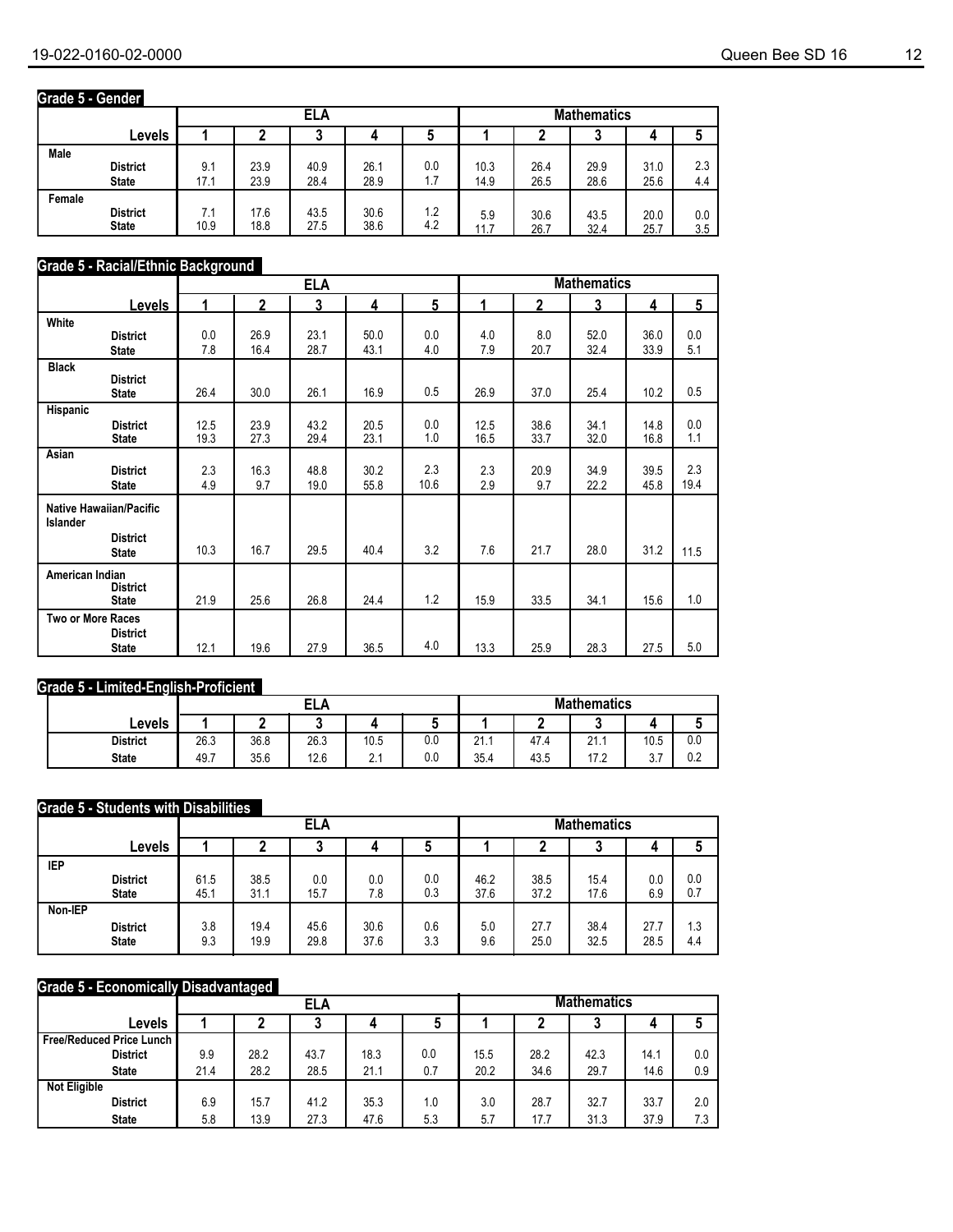### **Grade 6**

| Grade 6 - All                   |             |              |              |              |            |              |              |                    |              |            |
|---------------------------------|-------------|--------------|--------------|--------------|------------|--------------|--------------|--------------------|--------------|------------|
|                                 |             |              | ELA          |              |            |              |              | <b>Mathematics</b> |              |            |
| Levels                          |             |              |              |              |            |              |              | .,<br>J            | д            | u          |
| <b>District</b><br><b>State</b> | 6.5<br>11.8 | 22.7<br>23.3 | 31.0<br>30.1 | 36.6<br>30.7 | 3.2<br>4.2 | 14.8<br>16.1 | 29.6<br>26.2 | 33.8<br>29.6       | 20.8<br>24.2 | 0.9<br>3.9 |

#### **Grade 6 - Gender**

|        |                 |      |      |      | <b>Mathematics</b> |     |      |      |        |      |     |
|--------|-----------------|------|------|------|--------------------|-----|------|------|--------|------|-----|
|        | Levels          |      |      | υ    |                    |     |      |      | ◠<br>J | 4    |     |
| Male   | <b>District</b> | 8.1  | 27.3 | 30.3 | 33.3               | 1.0 | 14.1 | 28.3 | 33.3   | 23.2 | 1.0 |
|        | <b>State</b>    | 15.4 | 27.0 | 30.0 | 25.2               | 2.5 | 18.1 | 26.5 | 28.0   | 23.5 | 4.0 |
| Female | <b>District</b> | 5.1  | 18.8 | 31.6 | 39.3               | 5.1 | 15.4 | 30.8 | 34.2   | 18.8 | 0.9 |
|        | <b>State</b>    | 7.9  | 19.4 | 30.2 | 36.5               | 6.0 | 14.1 | 25.9 | 31.2   | 24.9 | 3.9 |

#### **Grade 6 - Racial/Ethnic Background**

|                          |                                                                   |             |                | <b>ELA</b>   |              |             | <b>Mathematics</b> |                |              |              |                |
|--------------------------|-------------------------------------------------------------------|-------------|----------------|--------------|--------------|-------------|--------------------|----------------|--------------|--------------|----------------|
|                          | Levels                                                            | 1           | $\overline{2}$ | 3            | 4            | 5           | 1                  | $\overline{2}$ | 3            | 4            | $\overline{5}$ |
| White                    | <b>District</b><br><b>State</b>                                   | 6.8<br>6.9  | 18.2<br>17.5   | 34.1<br>30.9 | 36.4<br>39.1 | 4.5<br>5.6  | 15.9<br>9.5        | 25.0<br>21.1   | 31.8<br>32.5 | 27.3<br>32.0 | 0.0<br>4.9     |
| <b>Black</b>             | <b>District</b><br><b>State</b>                                   | 22.8        | 34.1           | 27.9         | 14.4         | 0.8         | 32.1               | 36.1           | 22.7         | 8.6          | 0.5            |
| Hispanic                 | <b>District</b><br><b>State</b>                                   | 5.2<br>15.4 | 27.8<br>29.9   | 33.0<br>31.5 | 31.3<br>21.7 | 2.6<br>1.5  | 14.8<br>20.7       | 35.7<br>32.3   | 34.8<br>30.0 | 13.9<br>15.8 | 0.9<br>1.1     |
| Asian                    | <b>District</b><br><b>State</b>                                   | 10.0<br>3.7 | 7.5<br>8.7     | 25.0<br>21.6 | 52.5<br>50.7 | 5.0<br>15.2 | 12.5<br>4.2        | 12.5<br>9.5    | 37.5<br>21.9 | 35.0<br>44.8 | 2.5<br>19.5    |
| Islander                 | <b>Native Hawaiian/Pacific</b><br><b>District</b><br><b>State</b> | 8.5         | 12.1           | 32.7         | 38.8         | 7.9         | 7.8                | 22.8           | 24.6         | 37.1         | 7.8            |
| American Indian          | <b>District</b><br><b>State</b>                                   | 20.6        | 25.6           | 31.4         | 20.3         | 2.1         | 21.0               | 31.8           | 28.9         | 16.4         | 1.9            |
| <b>Two or More Races</b> | <b>District</b><br><b>State</b>                                   | 10.8        | 23.0           | 29.5         | 31.6         | 5.2         | 16.1               | 25.9           | 28.7         | 23.6         | 5.7            |

#### **Grade 6 - Limited-English-Proficient**

|                 |      |          | <b>ELA</b>           |         |     | <b>Mathematics</b> |      |    |     |                      |
|-----------------|------|----------|----------------------|---------|-----|--------------------|------|----|-----|----------------------|
| Levels          |      |          |                      |         |     |                    | -    | ۰  |     | $\ddot{\phantom{1}}$ |
| <b>District</b> | 32.7 | 46.4     | $\mathbf{A}$<br>21.4 | $0.0\,$ | 0.0 | 57.1               | 35.7 | ٠. | 0.0 | 0.0                  |
| <b>State</b>    | 45.0 | 41.<br>- | 11.4                 | 9.ا     | 0.1 | 49.8               | 36.1 | .  | 2.9 | 0.1                  |

## **Grade 6 - Students with Disabilities**

|            |                 |      |      | <b>ELA</b> |      |     | <b>Mathematics</b> |      |      |      |     |
|------------|-----------------|------|------|------------|------|-----|--------------------|------|------|------|-----|
|            | Levels          |      |      |            |      |     |                    |      |      |      |     |
| <b>IEP</b> |                 |      |      |            |      |     |                    |      |      |      |     |
|            | <b>District</b> | 36.4 | 27.3 | 22.7       | 9.1  | 4.5 | 50.0               | 22.7 | 9.1  | 13.6 | 4.5 |
|            | <b>State</b>    | 42.3 | 36.5 | 15.6       | 5.3  | 0.3 | 48.2               | 33.9 | 12.9 | 4.6  | 0.4 |
| Non-IEP    |                 |      |      |            |      |     |                    |      |      |      |     |
|            | <b>District</b> | 3.1  | 22.2 | 32.0       | 39.7 | 3.1 | 10.8               | 30.4 | 36.6 | 21.6 | 0.5 |
|            | <b>State</b>    | 7.2  | 21.3 | 32.2       | 34.5 | 4.8 | 11.4               | 25.0 | 32.0 | 27.1 | 4.4 |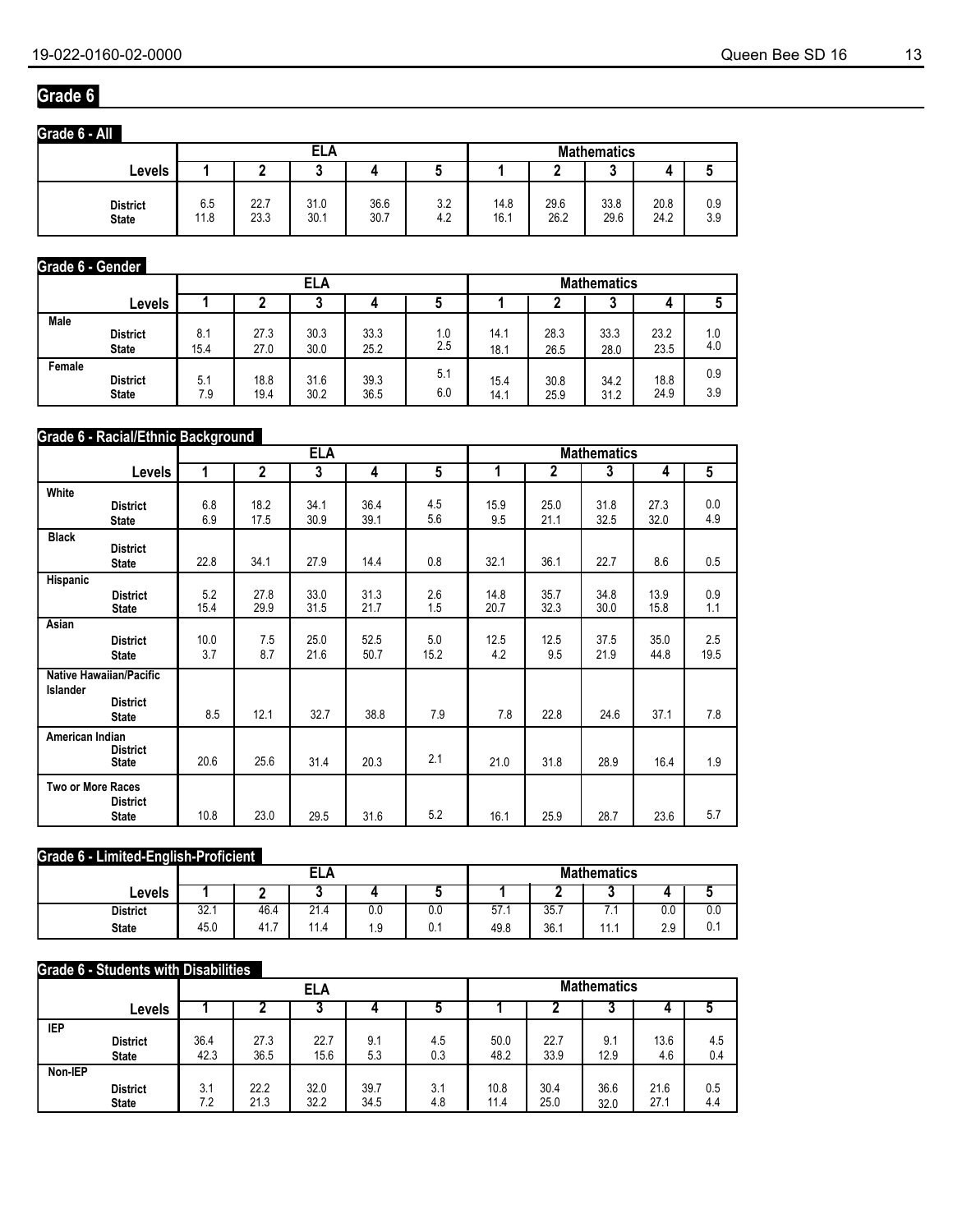### **Grade 6 - Economically Disadvantaged**

|                                   |      |      | ELA  |             |     |      |      | <b>Mathematics</b> |      |     |
|-----------------------------------|------|------|------|-------------|-----|------|------|--------------------|------|-----|
| Levels                            |      |      |      |             |     |      |      |                    |      |     |
| <b>Free/Reduced Price Lunch I</b> |      |      |      |             |     |      |      |                    |      |     |
| <b>District</b>                   | 7.6  | 26.6 | 29.1 | 34.2        | 2.5 | 20.3 | 32.9 | 27.8               | 19.0 | 0.0 |
| <b>State</b>                      | 17.9 | 31.3 | 30.5 | 19.1        | 1.3 | 24.4 | 33.9 | 27.6               | 13.3 | 0.9 |
| <b>Not Eligible</b>               |      |      |      |             |     |      |      |                    |      |     |
| <b>District</b>                   | 5.8  | 20.4 | 32.1 | 38.0        | 3.6 | 11.7 | 27.7 | 37.2               | 21.9 | 1.5 |
| <b>State</b>                      | 5.3  | 14.8 | 29.6 | 43.0<br>7.3 |     |      | 18.0 | 31.6               | 35.8 | 7.2 |

### **Grade 7**

**Grade 7 - All**

| Grade 7 - All   |      |      |      |      |      |      |      |                    |      |     |
|-----------------|------|------|------|------|------|------|------|--------------------|------|-----|
|                 |      |      | ELA  |      |      |      |      | <b>Mathematics</b> |      |     |
| Levels          |      |      |      |      |      |      |      | u                  |      |     |
| <b>District</b> | 11.3 | 16.5 | 18.6 | 32.5 | 21.1 | 10.4 | 28.0 | 36.8               | 21.2 | 3.6 |
| <b>State</b>    | 15.4 | 18.4 | 26.2 | 29.8 | 10.2 | 11.4 | 27.1 | 34.2               | 24.0 | 3.2 |

#### **Grade 7 - Gender**

|        |                 |      |      | ELA  |      |      | <b>Mathematics</b> |      |      |      |     |
|--------|-----------------|------|------|------|------|------|--------------------|------|------|------|-----|
|        | Levels          |      |      | u    | 4    | J    |                    |      |      |      |     |
| Male   | <b>District</b> | 15.7 | 22.5 | 17.6 | 25.5 | 18.6 | 8.9                | 32.7 | 33.7 | 20.8 | 4.0 |
|        | <b>State</b>    | 20.5 | 21.4 | 26.5 | 25.2 | 6.3  | 12.8               | 27.8 | 32.7 | 23.3 | 3.4 |
| Female | <b>District</b> | 6.5  | 9.8  | 19.6 | 40.2 | 23.9 | 12.0               | 22.8 | 40.2 | 21.7 | 3.3 |
|        | <b>State</b>    | 10.0 | 15.2 | 25.9 | 34.7 | 14.2 | 10.0               | 26.4 | 35.8 | 24.8 | 3.0 |

#### **Grade 7 - Racial/Ethnic Background**

|                          |                                |      |                | <b>ELA</b> |      |      |      |      | <b>Mathematics</b> |      |      |
|--------------------------|--------------------------------|------|----------------|------------|------|------|------|------|--------------------|------|------|
|                          | <b>Levels</b>                  | 1    | $\overline{2}$ | 3          | 4    | 5    | 1    | 2    | 3                  | 4    | 5    |
| White                    |                                |      |                |            |      |      |      |      |                    |      |      |
|                          | <b>District</b>                | 9.3  | 16.3           | 23.3       | 30.2 | 20.9 | 11.6 | 27.9 | 32.6               | 20.9 | 7.0  |
|                          | <b>State</b>                   | 9.4  | 14.5           | 26.3       | 36.5 | 13.3 | 7.0  | 20.8 | 36.9               | 31.4 | 3.9  |
| <b>Black</b>             |                                |      |                |            |      |      |      |      |                    |      |      |
|                          | <b>District</b>                | 6.3  | 31.3           | 18.8       | 31.3 | 12.5 | 6.3  | 37.5 | 43.8               | 12.5 | 0.0  |
|                          | <b>State</b>                   | 28.7 | 26.5           | 25.5       | 16.5 | 2.8  | 22.6 | 40.7 | 28.0               | 8.5  | 0.3  |
| Hispanic                 |                                |      |                |            |      |      |      |      |                    |      |      |
|                          | <b>District</b>                | 18.5 | 17.3           | 17.3       | 30.9 | 16.0 | 17.3 | 35.8 | 33.3               | 13.6 | 0.0  |
|                          | <b>State</b>                   | 20.4 | 22.7           | 28.2       | 23.6 | 5.1  | 14.5 | 33.9 | 34.9               | 15.8 | 0.9  |
| Asian                    |                                |      |                |            |      |      |      |      |                    |      |      |
|                          | <b>District</b>                | 4.0  | 12.0           | 18.0       | 34.0 | 32.0 | 0.0  | 14.3 | 42.9               | 34.7 | 8.2  |
|                          | <b>State</b>                   | 5.3  | 7.5            | 18.1       | 39.3 | 29.8 | 3.4  | 9.8  | 24.9               | 44.5 | 17.3 |
|                          | <b>Native Hawaiian/Pacific</b> |      |                |            |      |      |      |      |                    |      |      |
| <b>Islander</b>          |                                |      |                |            |      |      |      |      |                    |      |      |
|                          | <b>District</b>                | 8.4  | 12.1           | 26.2       | 35.5 | 17.8 | 9.6  | 14.8 | 40.0               | 33.9 |      |
|                          | <b>State</b>                   |      |                |            |      |      |      |      |                    |      | 1.7  |
| American Indian          |                                |      |                |            |      |      |      |      |                    |      |      |
|                          | <b>District</b>                |      |                |            |      |      |      |      |                    |      |      |
|                          | <b>State</b>                   | 22.3 | 22.3           | 27.1       | 22.1 | 6.3  | 15.9 | 31.9 | 32.8               | 18.0 | 1.5  |
| <b>Two or More Races</b> |                                |      |                |            |      |      |      |      |                    |      |      |
|                          | <b>District</b>                |      |                |            |      |      |      |      |                    |      |      |
|                          | <b>State</b>                   | 14.2 | 18.4           | 26.0       | 30.5 | 10.9 | 11.2 | 28.4 | 32.0               | 24.7 | 3.8  |

#### **Grade 7 - Limited-English-Proficient**

|                 |      |              | <b>ELA</b>   |     |     |              |      | <b>Mathematics</b> |           |     |
|-----------------|------|--------------|--------------|-----|-----|--------------|------|--------------------|-----------|-----|
| Levels          |      | -            |              |     |     |              | -    |                    |           |     |
| <b>District</b> | 65.0 | 20.0<br>28.1 | 15.0<br>12.7 | 0.0 | 0.0 | 40.0<br>36.3 | 45.0 | 15.0               | 0.0<br>າາ | 0.0 |
| <b>State</b>    | 55.9 |              |              | ◡.  | 0.2 |              | 45.5 | 14.9               | J.L       | 0.2 |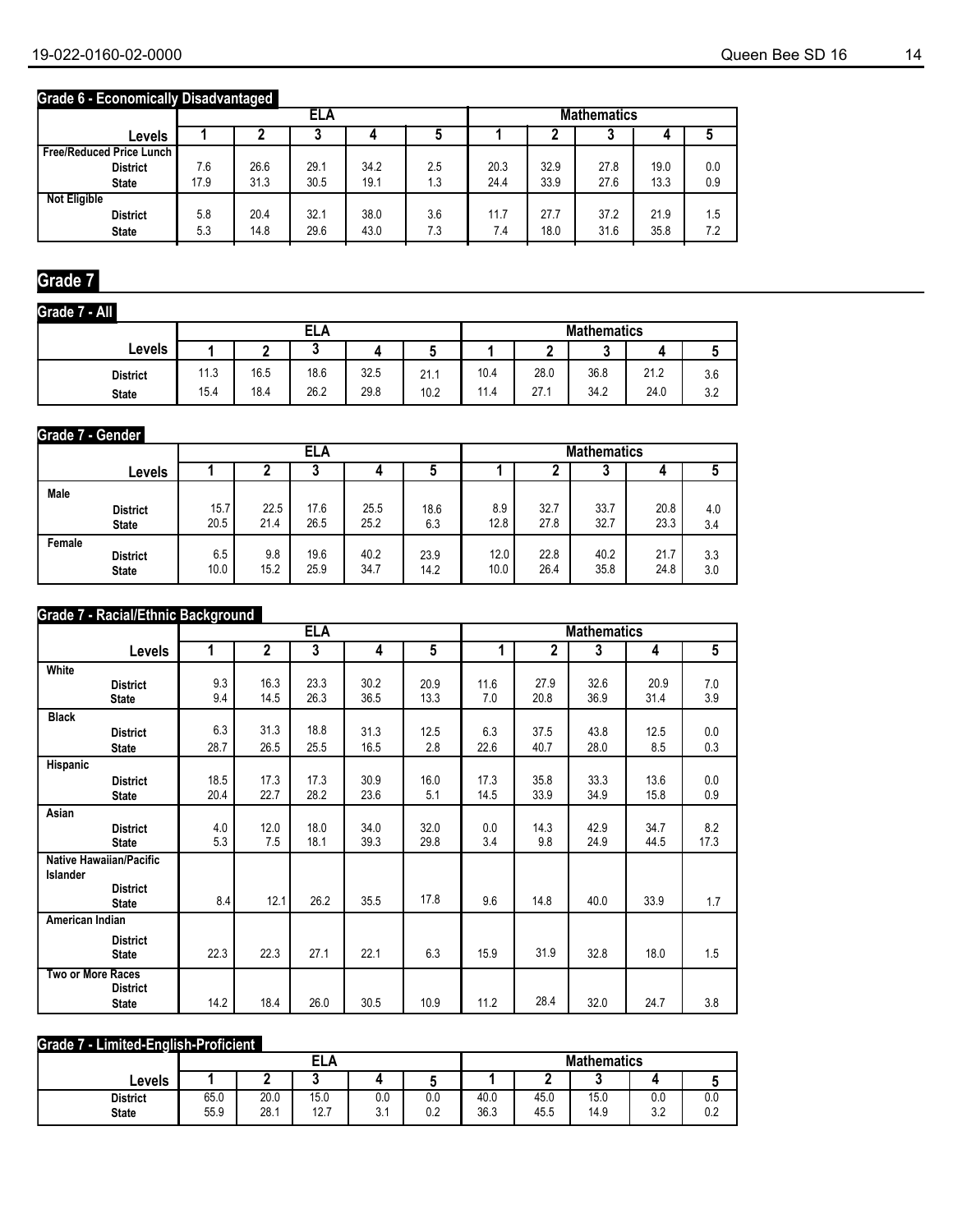### **Grade 7 - Students with Disabilities**

|         |                                 |              |              | ELA          |              | <b>Mathematics</b> |              |              |              |              |            |
|---------|---------------------------------|--------------|--------------|--------------|--------------|--------------------|--------------|--------------|--------------|--------------|------------|
|         | Levels                          |              |              | ≏            |              | 5                  |              |              |              |              |            |
| IEP     |                                 |              |              |              |              |                    |              |              |              |              |            |
|         | <b>District</b><br><b>State</b> | 55.6<br>51.3 | 27.8<br>26.3 | 16.7<br>15.5 | 0.0<br>5.9   | 0.0<br>0.9         | 35.3<br>37.5 | 58.8<br>42.4 | 5.9<br>15.5  | 0.0<br>4.2   | 0.0<br>0.4 |
| Non-IEP | <b>District</b><br><b>State</b> | 6.8<br>10.2  | 15.3<br>17.2 | 18.8<br>27.8 | 35.8<br>33.3 | 23.3<br>11.5       | 8.0<br>77    | 25.0<br>24.9 | 39.8<br>36.9 | 23.3<br>26.9 | 4.0<br>3.6 |

#### **Grade 7 - Economically Disadvantaged**

|                                                                      |              |              | ELA          |              |              |              |              | <b>Mathematics</b> |              |            |
|----------------------------------------------------------------------|--------------|--------------|--------------|--------------|--------------|--------------|--------------|--------------------|--------------|------------|
| Levels                                                               |              |              |              | 4            |              |              |              |                    |              |            |
| <b>Free/Reduced Price Lunch I</b><br><b>District</b><br><b>State</b> | 12.0<br>23.4 | 28.0<br>24.2 | 16.0<br>27.5 | 30.7<br>20.8 | 13.3<br>4.1  | 13.5<br>17.4 | 37.8<br>36.2 | 35.1<br>32.7       | 12.2<br>13.0 | 1.4<br>0.7 |
| <b>Not Eligible</b><br><b>District</b><br><b>State</b>               | 10.9<br>7.4  | 9.2<br>12.5  | 20.2<br>25.0 | 33.6<br>38.8 | 26.1<br>16.3 | 8.4<br>5.5   | 21.8<br>18.0 | 37.8<br>35.6       | 26.9<br>35.1 | 5.0<br>5.7 |

### **Grade 8**

| Grade 8 - All                   |              |              |              |              |            |              |              |                    |              |            |
|---------------------------------|--------------|--------------|--------------|--------------|------------|--------------|--------------|--------------------|--------------|------------|
|                                 |              |              | ELA          |              |            |              |              | <b>Mathematics</b> |              |            |
| <b>Levels</b>                   |              |              |              |              |            |              |              |                    |              |            |
| <b>District</b><br><b>State</b> | 10.0<br>16.6 | 10.4<br>19.9 | 35.7<br>26.1 | 40.4<br>31.2 | 3.5<br>6.2 | 17.2<br>23.6 | 19.4<br>20.6 | 35.8<br>23.6       | 24.6<br>27.7 | 3.0<br>4.6 |

#### **Grade 8 - Gender**

|        |                 |      |      | ELA  |      |     | <b>Mathematics</b> |      |      |      |     |
|--------|-----------------|------|------|------|------|-----|--------------------|------|------|------|-----|
|        | Levels          |      |      | u    |      | ა   |                    |      | u    |      |     |
| Male   | <b>District</b> | 15.3 | 14.5 | 37.1 | 31.5 | 1.6 | 20.8               | 18.4 | 33.6 | 25.6 | 1.6 |
|        | <b>State</b>    | 22.4 | 23.0 | 25.8 | 25.2 | 3.6 | 26.3               | 20.8 | 22.3 | 25.8 | 4.7 |
| Female | <b>District</b> | 3.8  | 5.7  | 34.0 | 50.9 | 5.7 | 13.1               | 20.6 | 38.3 | 23.4 | 4.7 |
|        | <b>State</b>    | 10.5 | 16.6 | 26.4 | 37.6 | 8.8 | 20.6               | 20.3 | 24.8 | 29.8 | 4.4 |

#### **Grade 8 - Racial/Ethnic Background**

|                          |                                |      |      | <b>ELA</b> |      |      |              |              | <b>Mathematics</b> |              |                |
|--------------------------|--------------------------------|------|------|------------|------|------|--------------|--------------|--------------------|--------------|----------------|
|                          | Levels                         | 1    | 2    | 3          | 4    | 5    | 1            | 2            | 3                  | 4            | $\overline{5}$ |
| White                    |                                |      |      |            |      |      |              |              |                    |              |                |
|                          | <b>District</b>                | 4.2  | 8.3  | 35.4       | 52.1 | 0.0  | 18.8         | 6.3          | 41.7               | 33.3         | 0.0            |
|                          | <b>State</b>                   | 11.1 | 16.6 | 26.5       | 37.9 | 7.8  | 15.5         | 17.5         | 25.7               | 35.7         | 5.6            |
| <b>Black</b>             |                                |      |      |            |      |      |              |              |                    |              |                |
|                          | <b>District</b>                | 20.0 | 13.3 | 33.3       | 26.7 | 6.7  | 46.7<br>43.4 | 20.0<br>25.9 | 20.0<br>18.8       | 13.3<br>11.2 | 0.0            |
|                          | <b>State</b>                   | 29.4 | 27.0 | 25.1       | 17.1 | 1.4  |              |              |                    |              | 0.7            |
| Hispanic                 |                                |      |      |            |      |      |              |              |                    |              |                |
|                          | <b>District</b>                | 13.8 | 12.1 | 37.9       | 34.5 | 1.7  | 18.8         | 25.6         | 35.0               | 17.9         | 2.6            |
|                          | <b>State</b>                   | 21.1 | 24.1 | 27.5       | 24.5 | 2.8  | 29.5         | 25.5         | 23.9               | 19.7         | 1.4            |
| Asian                    |                                |      |      |            |      |      |              |              |                    |              |                |
|                          | <b>District</b>                | 4.3  | 6.4  | 31.9       | 48.9 | 8.5  | 4.2          | 14.6         | 37.5               | 37.5         | 6.3            |
|                          | <b>State</b>                   | 5.1  | 7.5  | 18.6       | 46.8 | 22.0 | 6.6          | 8.3          | 16.5               | 45.7         | 22.9           |
|                          | <b>Native Hawaiian/Pacific</b> |      |      |            |      |      |              |              |                    |              |                |
| <b>Islander</b>          |                                |      |      |            |      |      |              |              |                    |              |                |
|                          | <b>District</b>                |      |      |            |      |      |              |              |                    |              |                |
|                          | <b>State</b>                   | 9.5  | 13.1 | 25.5       | 43.8 | 8.0  | 16.4         | 10.7         | 27.1               | 40.0         | 5.7            |
| American Indian          |                                |      |      |            |      |      |              |              |                    |              |                |
|                          | <b>District</b>                |      |      |            |      |      |              |              |                    |              |                |
|                          | <b>State</b>                   | 23.1 | 23.3 | 24.2       | 25.3 | 4.2  | 31.0         | 22.1         | 22.8               | 21.0         | 3.1            |
| <b>Two or More Races</b> |                                |      |      |            |      |      |              |              |                    |              |                |
|                          | <b>District</b>                |      |      |            |      |      |              |              |                    |              |                |
|                          | <b>State</b>                   | 16.5 | 18.5 | 25.7       | 31.3 | 8.0  | 24.4         | 19.7         | 22.6               | 27.4         | 6.0            |
|                          |                                |      |      |            |      |      |              |              |                    |              |                |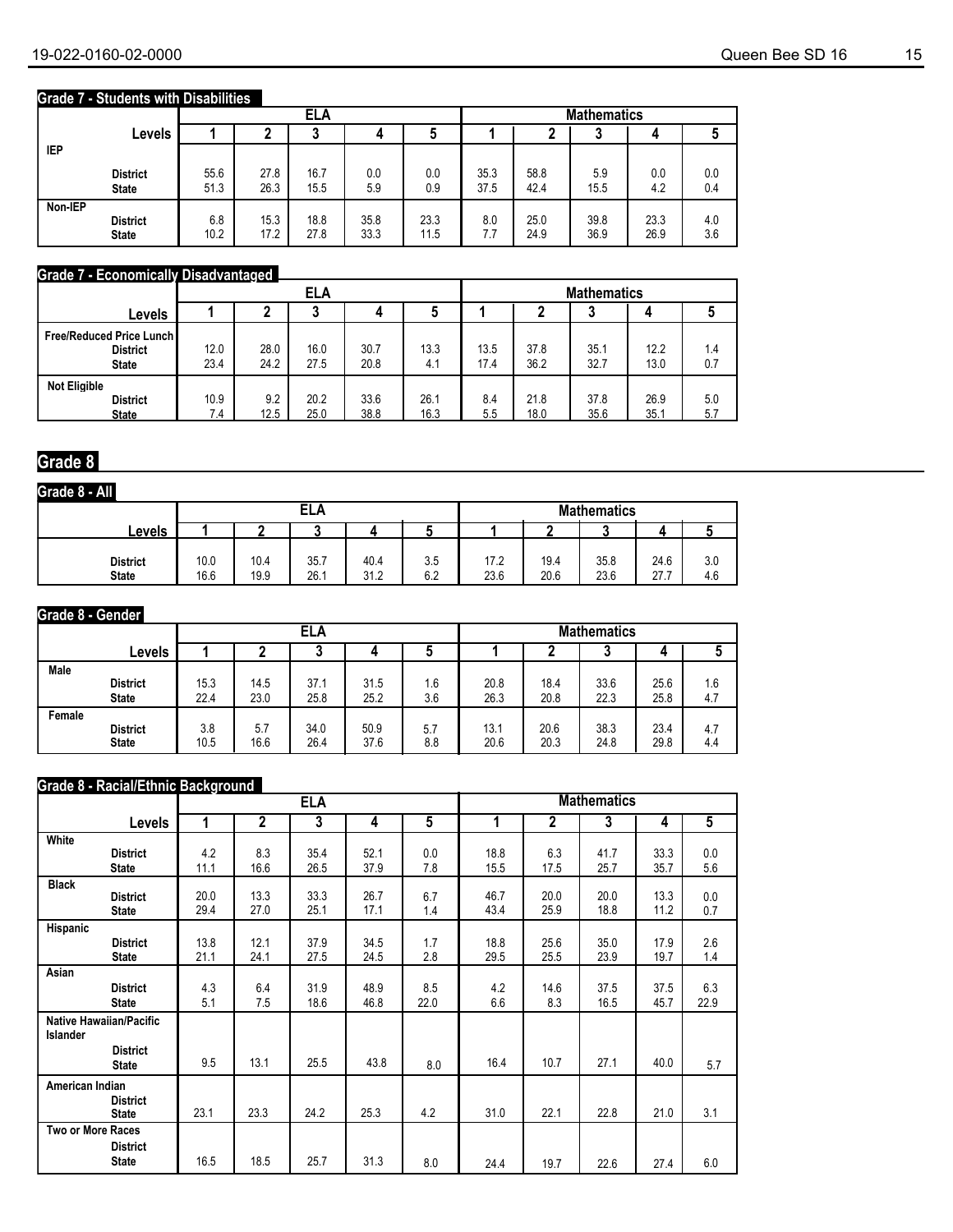### **Grade 8 - Limited-English-Proficient**

|                 |      |      | <b>ELA</b> |     |                |      |      | <b>Mathematics</b> |     |           |
|-----------------|------|------|------------|-----|----------------|------|------|--------------------|-----|-----------|
| ∟evels          |      |      |            |     |                |      |      |                    |     |           |
| <b>District</b> | 47.6 | 23.8 | 23.8       | 0.0 | 4.8            | 56.5 | 26.7 | 13.0               | 0.0 | ໍ່<br>4.0 |
| <b>State</b>    | 54.2 | 29.1 | 13.0       | 3.6 | $\sim$<br>υ. ι | 59.2 | 25.0 | 10.6               | 4.8 | 0.4       |

### **Grade 8 - Students with Disabilities**

|            |                 |      | ELA  |      |      |     | <b>Mathematics</b> |      |      |      |     |
|------------|-----------------|------|------|------|------|-----|--------------------|------|------|------|-----|
|            | Levels          |      |      |      |      |     |                    |      | w    |      |     |
| <b>IEP</b> |                 |      |      |      |      |     |                    |      |      |      |     |
|            | <b>District</b> | 64.7 | 11.8 | 23.5 | 0.0  | 0.0 | 64.7               | 11.8 | 17.6 | 5.9  | 0.0 |
|            | <b>State</b>    | 54.2 | 26.4 | 13.4 | 5.4  | 0.6 | 63.3               | 21.8 | 9.6  | 4.8  | 0.5 |
| Non-IEP    |                 |      |      |      |      |     |                    |      |      |      |     |
|            | <b>District</b> | 5.6  | 10.3 | 36.6 | 43.7 | 3.8 | 13.5               | 20.0 | 37.2 | 26.0 | 3.3 |
|            | <b>State</b>    | 11.3 | 19.0 | 27.9 | 34.9 | 6.9 | 17.9               | 20.4 | 25.5 | 31.0 | 5.2 |

### **Grade 8 - Economically Disadvantaged**

|                          |      | ELA  |      |      |      | <b>Mathematics</b> |      |      |      |     |
|--------------------------|------|------|------|------|------|--------------------|------|------|------|-----|
| Levels                   |      |      |      |      |      |                    |      |      | 4    | J   |
| Free/Reduced Price Lunch |      |      |      |      |      |                    |      |      |      |     |
| <b>District</b>          | 12.8 | 8.1  | 38.4 | 37.2 | 3.5  | 22.1               | 22.1 | 33.7 | 17.4 | 4.7 |
| <b>State</b>             | 24.7 | 25.3 | 26.5 | 21.3 | 2.2  | 34.5               | 25.5 | 22.1 | 16.7 | 1.2 |
| <b>Not Eligible</b>      |      |      |      |      |      |                    |      |      |      |     |
| <b>District</b>          | 8.3  | 11.8 | 34.0 | 42.4 | 3.5  | 14.4               | 17.8 | 37.0 | 28.8 | 2.1 |
| <b>State</b>             | 8.7  | 14.6 | 25.7 | 41.0 | 10.0 | 12.8               | 15.7 | 25.0 | 38.5 | 7.9 |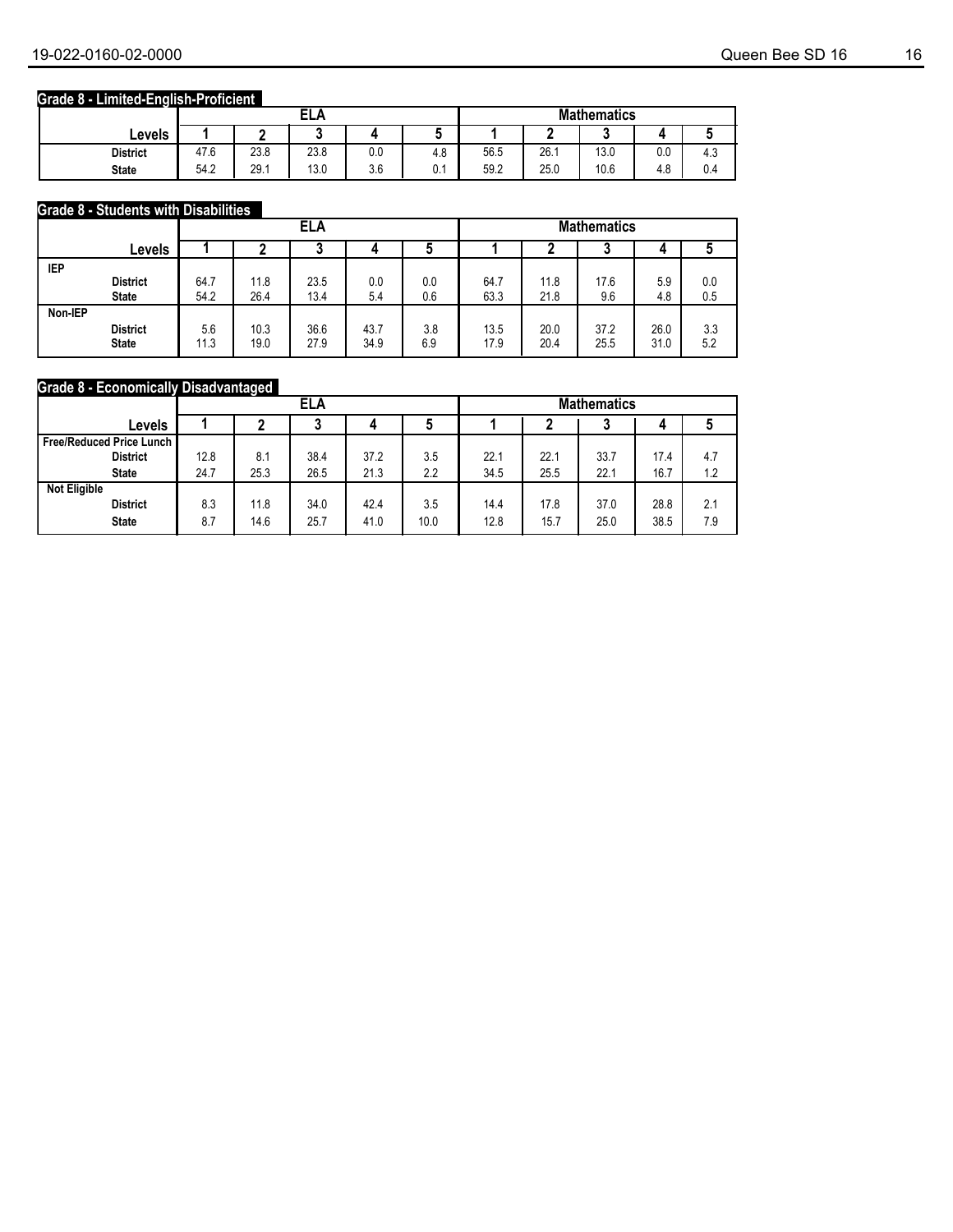## RACE/ETHNICITY AND DISABILITY CATEGORY FOR STUDENTS WITH DISABILITIES

### **Percent of Students with Disabilities by Race / Ethnicity**

|              |                           | White | <b>Black</b> | <b>Hispanic</b> | Asian         | <b>Native</b><br><b>Hawaiian</b> | <b>Native</b><br>American | Two or More  <br><b>Races</b> |
|--------------|---------------------------|-------|--------------|-----------------|---------------|----------------------------------|---------------------------|-------------------------------|
|              | All Students              | 20.2  | 5.3          | 48.4            | 23.0          | 0.1                              | 0.2                       | 2.8                           |
| District     | Students with IEPs        | 27.8  | 4.9          | 46.9            | 20.0          | 0.0                              | 0.0                       | 0.4                           |
| All Peer     | All Students              | 51.2  | 13.2         | 24.7            | 6.3           | 0.1                              | 0.8                       | 3.8                           |
| Districts *  | Students with IEPs        | 50.3  | 15.3         | 25.9            | 3.8           | 0.1                              | 0.6                       | 3.9                           |
| <b>State</b> | All Students              | 48.5  | 17.0         | 25.7            | 4.9           | 0.1                              | 0.4                       | 3.4                           |
|              | <b>Students with IEPs</b> | 47.9  | 20.4         | 25.2            | $2.4^{\circ}$ | 0.1                              | 0.4                       | 3.6                           |

### **Percent of Students with IEPs in Each Disability Category**

|                                     |                 | <b>Percent of All Students</b> |              |                 | <b>Percent of Students with IEPs</b> |              |
|-------------------------------------|-----------------|--------------------------------|--------------|-----------------|--------------------------------------|--------------|
|                                     |                 | <b>All Peer</b>                |              |                 | <b>All Peer</b>                      |              |
| <b>Disability Category</b>          | <b>District</b> | Districts*                     | <b>State</b> | <b>District</b> | Districts*                           | <b>State</b> |
| Autism                              | 1.2             | 1.1                            | 1.2          | 9.0             | 8.1                                  | 8.4          |
| Deafness                            | 0.0             | 0.0                            | 0.0          | 0.0             | 0.2                                  | 0.2          |
| Deaf-Blindness                      | 0.0             | 0.0                            | 0.0          | 0.0             | 0.0                                  | 0.0          |
| Developmental Delay                 | 2.6             | 2.7                            | 1.8          | 20.0            | 19.3                                 | 12.6         |
| <b>Emotional Disability</b>         | 0.5             | 0.7                            | 0.9          | 3.7             | 4.8                                  | 6.4          |
| <b>Hearing Impairment</b>           | 0.5             | 0.2                            | 0.1          | 3.7             | 1.2                                  | 1.0          |
| <b>Intellectual Disability</b>      | 1.0             | 0.5                            | 0.8          | 7.8             | 3.2                                  | 5.6          |
| <b>Multiple Disabilities</b>        | 0.2             | 0.1                            | 0.1          | 1.2             | 1.0                                  | 1.0          |
| Orthopedic Impairment               | 0.1             | 0.1                            | 0.1          | 0.4             | 0.4                                  | 0.4          |
| Other Health Impairment             | 1.0             | 1.5                            | 1.7          | 7.3             | 10.7                                 | 12.2         |
| <b>Specific Learning Disability</b> | 2.4             | 3.7                            | 5.0          | 18.0            | 25.9                                 | 34.9         |
| Speech or Language Impairment       | 3.7             | 3.5                            | 2.4          | 28.2            | 24.7                                 | 16.8         |
| Traumatic Brain Injury              | 0.0             | 0.0                            | 0.0          | 0.0             | 0.1                                  | 0.2          |
| Visual Impairment                   | 0.1             | 0.0                            | 0.1          | 0.8             | 0.3                                  | 0.4          |

\*Peer districts are districts of the same type as this district: Elementary School, High School, or Unit District

\*\* Peer districts for Unit Districts do not include Chicago Public Schools

\*\*\* Students who are receiving special education and/or related services via an Individualized Service Plan (ISP) have been removed from all<br>\*\*\* Students who are receiving special education and/or related services via an I calculations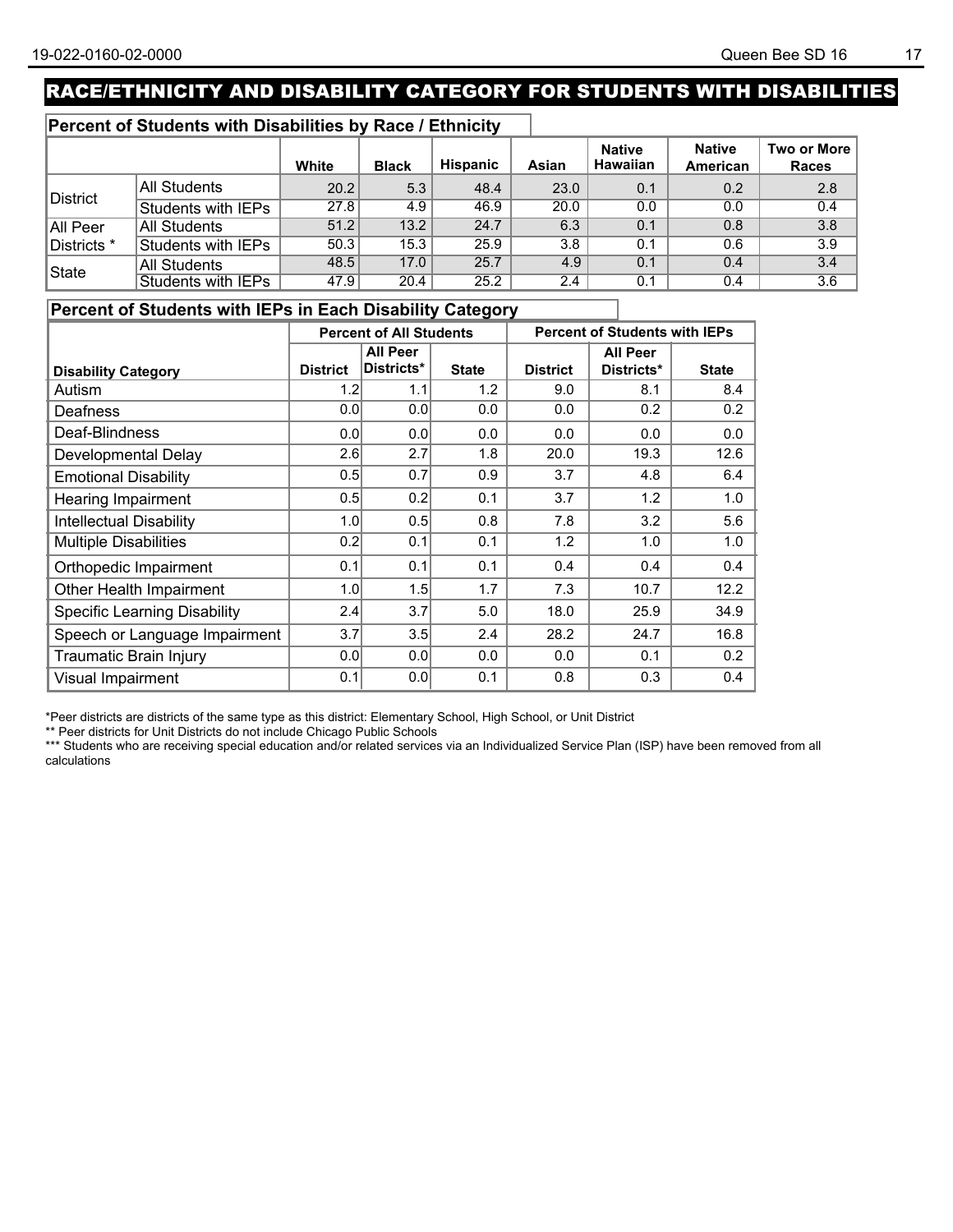## EDUCATIONAL ENVIRONMENTS FOR STUDENTS WITH DISABILITIES

Educational environment refers to the extent to which students with disabilities receive special education and related services in classes or schools with their non-disabled peers. Research has shown that students with disabilities who received their special education and/or related services in the general education environment displayed increased motivation, higher self-esteem, improved communication and socialization skills, and greater academic achievement as compared to students who received their special education and/or related services in a more restrictive, or segregated, environment.

The educational environments in which students with disabilities ages 6-21 receive their special education and/or related

services are generally classified into four settings:

- 1. Served inside the general education classroom 80% or more of the day
- 2. Served inside the general education classroom 40% to 79% of the day
- 3. Served inside the general education classroom less than 40% of the day
- 4. Served in separate educational facilities

The following information is provided for students ages 6 through 21.

| <b>Percent of Students with Disabilities in Various Educational Environments</b> |                     |                 |                  |                    |                                    |  |  |  |
|----------------------------------------------------------------------------------|---------------------|-----------------|------------------|--------------------|------------------------------------|--|--|--|
|                                                                                  |                     | Inside $> 80\%$ | Inside $40-79\%$ | Inside $<$ 40 $\%$ | <b>Separate</b><br><b>Facility</b> |  |  |  |
|                                                                                  | <b>District</b>     | 65.9            | 13.6             | 14.8               | 5.7                                |  |  |  |
| <b>All Students</b><br>with a Disability                                         | All Peer Districts* | 60.3            | 19.9             | 14.3               | 5.5                                |  |  |  |
|                                                                                  | <b>State</b>        | 53.2            | 26.8             | 13.6               | 6.4                                |  |  |  |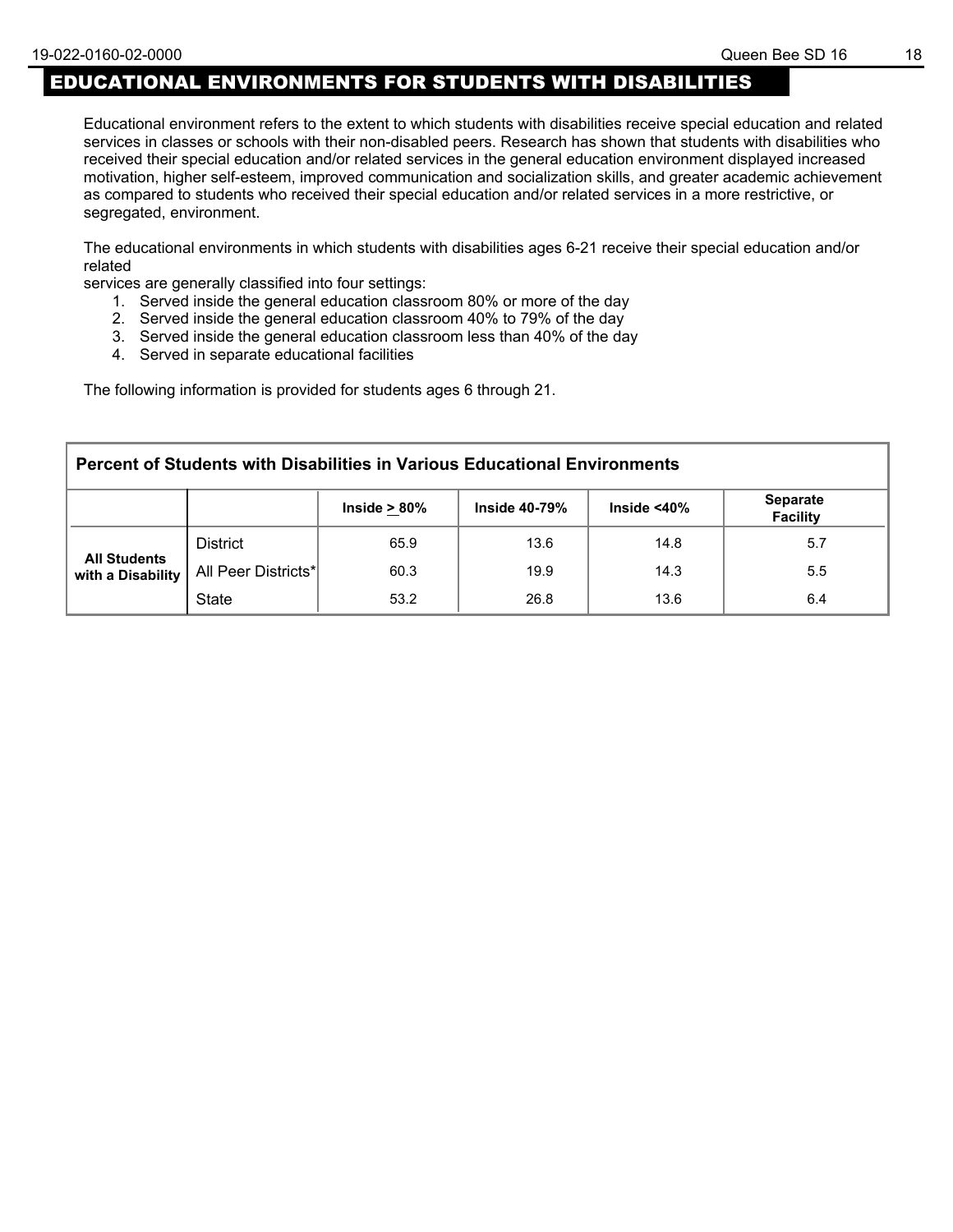| <b>Educational Environments by Race / Ethnicity</b> |                                                              |                      |                      |                      |                                    |  |  |  |
|-----------------------------------------------------|--------------------------------------------------------------|----------------------|----------------------|----------------------|------------------------------------|--|--|--|
|                                                     |                                                              | Inside $\geq 80\%$   | <b>Inside 40-79%</b> | Inside <40%          | <b>Separate</b><br><b>Facility</b> |  |  |  |
| White                                               | <b>District</b><br>All Peer Districts*<br><b>State</b>       | 68.0<br>63.5<br>57.2 | 12.0<br>20.4<br>24.7 | 14.0<br>11.2<br>11.6 | 6.0<br>4.9<br>6.5                  |  |  |  |
| <b>Black</b>                                        | <b>District</b><br>All Peer Districts*<br><b>State</b>       | 60.0<br>49.4<br>43.6 | 10.0<br>20.7<br>31.0 | 10.0<br>20.4<br>17.3 | 20.0<br>9.5<br>8.1                 |  |  |  |
| Hispanic                                            | <b>District</b><br>All Peer Districts*<br><b>State</b>       | 66.3<br>61.3<br>53.7 | 15.2<br>18.9<br>28.1 | 15.2<br>15.7<br>13.7 | 3.3<br>4.1<br>4.5                  |  |  |  |
| Asian                                               | <b>District</b><br>All Peer Districts*<br><b>State</b>       | 60.9<br>60.6<br>54.3 | 13.0<br>17.2<br>19.5 | 17.4<br>17.0<br>19.1 | 8.7<br>5.2<br>7.1                  |  |  |  |
| <b>Native Hawaiian</b>                              | <b>District</b><br>All Peer Districts*<br><b>State</b>       | 55.3<br>47.1         | 25.5<br>24.8         | 10.6<br>18.0         | 8.5<br>10.2                        |  |  |  |
| <b>Native American</b>                              | <b>District</b><br>All Peer Districts*<br><b>State</b>       | 60.7<br>53.6         | 15.9<br>25.3         | 20.0<br>16.5         | 3.4<br>4.7                         |  |  |  |
| Two or More Races                                   | <b>District</b><br><b>All Peer Districts</b><br><b>State</b> | 58.8<br>54.4         | 20.8<br>24.5         | 14.7<br>14.3         | 5.7<br>6.9                         |  |  |  |

\*Peer districts are districts of the same type as this district: Elementary School, High School, or Unit District

\*\* Peer districts for Unit Districts do not inlcude Chicago Public Schools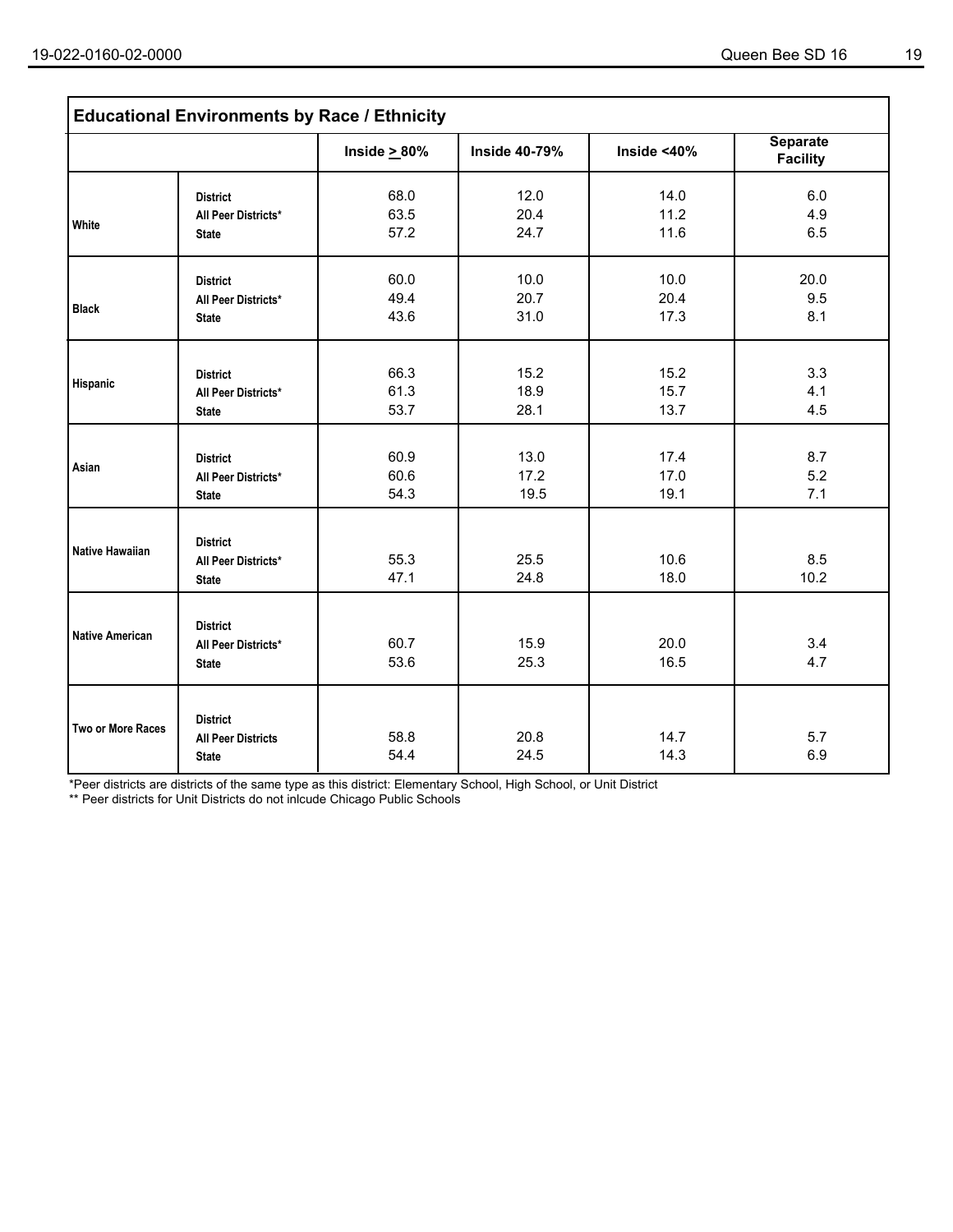| <b>Educational Environments for Selected Disabilities</b> |                                                        |                       |                      |                   |                                    |  |  |  |
|-----------------------------------------------------------|--------------------------------------------------------|-----------------------|----------------------|-------------------|------------------------------------|--|--|--|
|                                                           |                                                        | Inside $\geq 80\%$    | <b>Inside 40-79%</b> | Inside <40%       | <b>Separate</b><br><b>Facility</b> |  |  |  |
| <b>Autism</b>                                             | <b>District</b>                                        | 50.0                  | 16.7                 | 22.2              | 11.1                               |  |  |  |
|                                                           | All Peer Districts*                                    | 34.1                  | 18.0                 | 32.6              | 15.3                               |  |  |  |
|                                                           | <b>State</b>                                           | 30.6                  | 22.4                 | 31.2              | 15.8                               |  |  |  |
| <b>Emotional Disability</b>                               | <b>District</b><br>All Peer Districts*<br><b>State</b> | 38.5<br>33.4          | 15.3<br>21.1         | 16.2<br>15.7      | 29.9<br>29.8                       |  |  |  |
| <b>Intellectual Disability</b>                            | <b>District</b>                                        | 0.0                   | 15.8                 | 73.7              | 10.5                               |  |  |  |
|                                                           | All Peer Districts*                                    | 5.6                   | 19.5                 | 59.7              | 15.2                               |  |  |  |
|                                                           | <b>State</b>                                           | 4.3                   | 28.3                 | 51.5              | 16.0                               |  |  |  |
| <b>Other Health Impairment</b>                            | <b>District</b>                                        | 76.5                  | 11.8                 | 11.8              | 0.0                                |  |  |  |
|                                                           | All Peer Districts*                                    | 61.9                  | 22.7                 | 11.0              | 4.3                                |  |  |  |
|                                                           | <b>State</b>                                           | 58.0                  | 27.7                 | 9.7               | 4.6                                |  |  |  |
| <b>Specific Learning Disability</b>                       | <b>District</b>                                        | 68.2                  | 29.5                 | 2.3               | 0.0                                |  |  |  |
|                                                           | All Peer Districts*                                    | 58.5                  | 31.7                 | 9.0               | 0.8                                |  |  |  |
|                                                           | <b>State</b>                                           | 54.8                  | 37.3                 | 6.8               | 1.0                                |  |  |  |
| Speech or Language<br>Impairment                          | <b>District</b><br>All Peer Districts*<br><b>State</b> | 100.0<br>95.9<br>96.7 | 0.0<br>2.8<br>2.3    | 0.0<br>1.2<br>0.9 | 0.0<br>0.1<br>0.1                  |  |  |  |

### **Early Childhood Educational Environments (ages 3-5)**

Educational environments for children ages 3 through 5 can be generally classified into one of the following settings:

- A. Children attending a regular early childhood program and receives the majority of special education and related services in the regular early childhood program.
- B. Children attending a regular early childhood program and receives the majority of special education and related services in some other location.
- C. Children receiving special education or related services full time in a separate class/facility.
- D. Children receiving special education or related services full time in the child's home.
- E. Children receiving special education or related services from a service provider, and who do not attend an early childhood or special education program.

| <b>Percent of Students with Disabilities in Various Educational Environments</b> |                                                  |                                                          |                    |      |                |  |  |  |  |  |
|----------------------------------------------------------------------------------|--------------------------------------------------|----------------------------------------------------------|--------------------|------|----------------|--|--|--|--|--|
|                                                                                  |                                                  | <b>Regular Early Childhood Program</b>                   | <b>Separate</b>    |      | <b>Service</b> |  |  |  |  |  |
|                                                                                  | <b>Majority of Services</b><br>Inside EC Program | <b>Majority of Services</b><br><b>Outside EC Program</b> | Class/<br>Facility | Home | Provider       |  |  |  |  |  |
| <b>District</b>                                                                  | 4.3                                              | 42.0                                                     | 49.3               | 0.0  | 4.3            |  |  |  |  |  |
| All Peer Districts*                                                              | 35.2                                             | 25.4                                                     | 30.7               | 0.2  | 8.5            |  |  |  |  |  |
| <b>State</b>                                                                     | 40.0                                             | 26.1                                                     | 26.8               | 0.3  | 6.9            |  |  |  |  |  |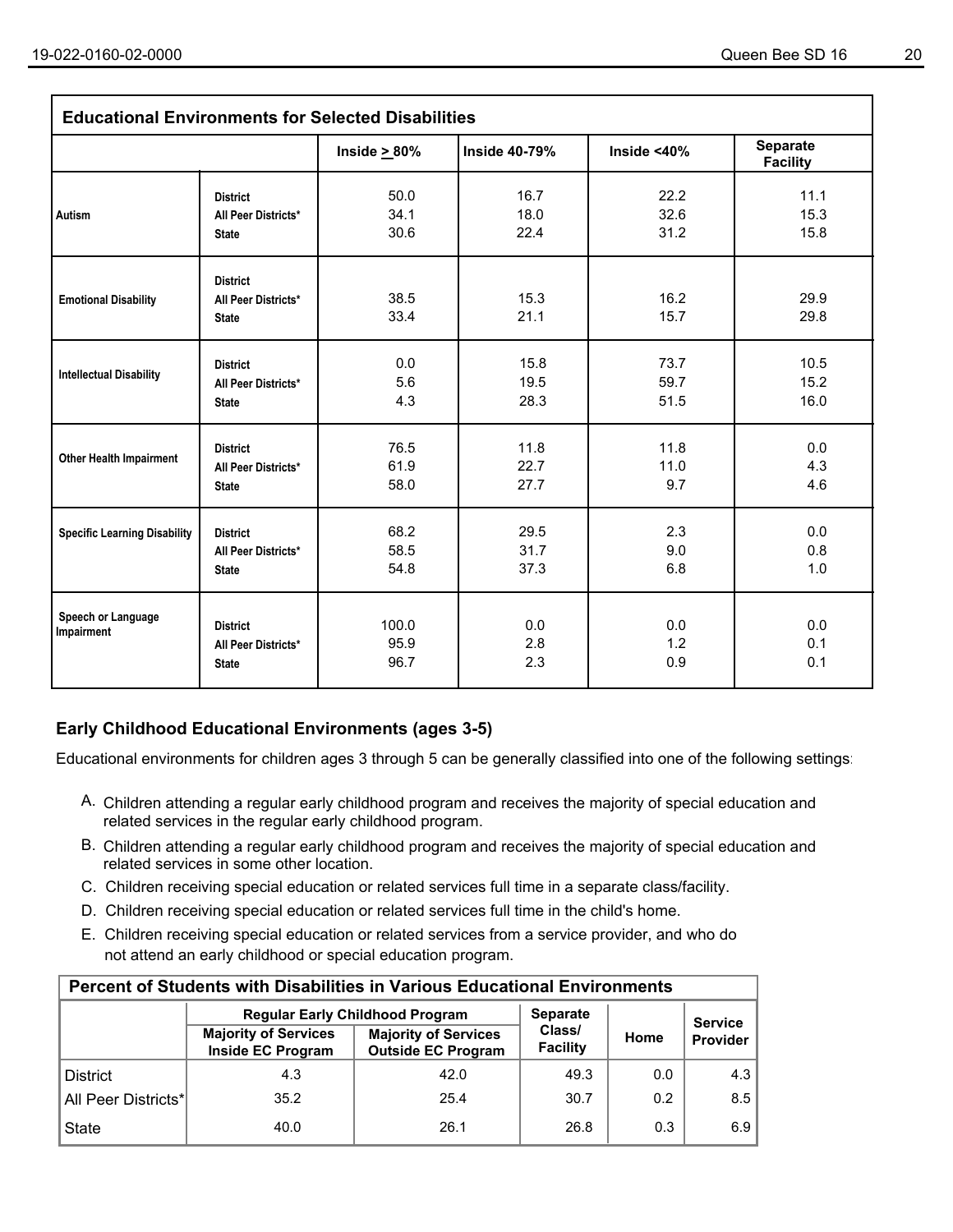| <b>Educational Environments by Race/Ethnicity</b> |                                                  |                                                          |                           |      |                            |  |  |  |
|---------------------------------------------------|--------------------------------------------------|----------------------------------------------------------|---------------------------|------|----------------------------|--|--|--|
|                                                   |                                                  | <b>Regular Early Childhood Program</b>                   | <b>Separate</b>           |      |                            |  |  |  |
|                                                   | <b>Majority of Services</b><br>Inside EC Program | <b>Majority of Services</b><br><b>Outside EC Program</b> | Class/<br><b>Facility</b> | Home | <b>Service</b><br>Provider |  |  |  |
| White                                             |                                                  |                                                          |                           |      |                            |  |  |  |
| <b>District</b>                                   | 0.0                                              | 38.9                                                     | 50.0                      | 0.0  | 11.1                       |  |  |  |
| All Peer Districts*                               | 30.9                                             | 29.7                                                     | 27.2                      | 0.2  | 11.9                       |  |  |  |
| <b>State</b>                                      | 35.5                                             | 31.2                                                     | 23.6                      | 0.3  | 9.5                        |  |  |  |
| <b>Black</b>                                      |                                                  |                                                          |                           |      |                            |  |  |  |
| <b>District</b>                                   |                                                  |                                                          |                           |      |                            |  |  |  |
| All Peer Districts*                               | 33.2                                             | 25.6                                                     | 37.3                      | 0.3  | 3.5                        |  |  |  |
| <b>State</b>                                      | 42.5                                             | 23.0                                                     | 31.6                      | 0.4  | 2.6                        |  |  |  |
| Hispanic                                          |                                                  |                                                          |                           |      |                            |  |  |  |
| <b>District</b>                                   | 0.0                                              | 65.2                                                     | 30.4                      | 0.0  | 4.3                        |  |  |  |
| All Peer Districts*                               | 43.5                                             | 18.3                                                     | 33.6                      | 0.1  | 4.6                        |  |  |  |
| <b>State</b>                                      | 49.2                                             | 17.6                                                     | 29.2                      | 0.1  | 3.8                        |  |  |  |
| Asian                                             |                                                  |                                                          |                           |      |                            |  |  |  |
| <b>District</b>                                   | 11.5                                             | 23.1                                                     | 65.4                      | 0.0  | 0.0                        |  |  |  |
| All Peer Districts*                               | 37.6                                             | 19.0                                                     | 37.7                      | 0.1  | 5.5                        |  |  |  |
| <b>State</b>                                      | 39.5                                             | 17.0                                                     | 37.3                      | 0.1  | 6.2                        |  |  |  |
| <b>Native Hawaiian</b>                            |                                                  |                                                          |                           |      |                            |  |  |  |
| <b>District</b>                                   | 38.1                                             | 28.6                                                     | 23.8                      | 0.0  | 9.5                        |  |  |  |
| All Peer Districts*<br><b>State</b>               | 47.7                                             | 22.7                                                     | 22.7                      | 0.0  | 6.8                        |  |  |  |
| <b>Native American</b>                            |                                                  |                                                          |                           |      |                            |  |  |  |
| <b>District</b>                                   |                                                  |                                                          |                           |      |                            |  |  |  |
| All Peer Districts*                               | 53.1                                             | 16.3                                                     | 26.5                      | 2.0  | 2.0                        |  |  |  |
| <b>State</b>                                      | 47.7                                             | 20.6                                                     | 27.1                      | 0.9  | 3.7                        |  |  |  |
| Two or More Races                                 |                                                  |                                                          |                           |      |                            |  |  |  |
| <b>District</b>                                   |                                                  |                                                          |                           |      |                            |  |  |  |
| All Peer Districts*                               | 37.1                                             | 24.9                                                     | 32.3                      | 0.0  | 5.7                        |  |  |  |
| <b>State</b>                                      | 36.2                                             | 30.1                                                     | 27.9                      | 0.1  | 5.7                        |  |  |  |

\*Peer districts are districts of the same type as this district: Elementary, High School , or Unit

\*\* Peer districts for Unit Districts do not include Chicago Public Schools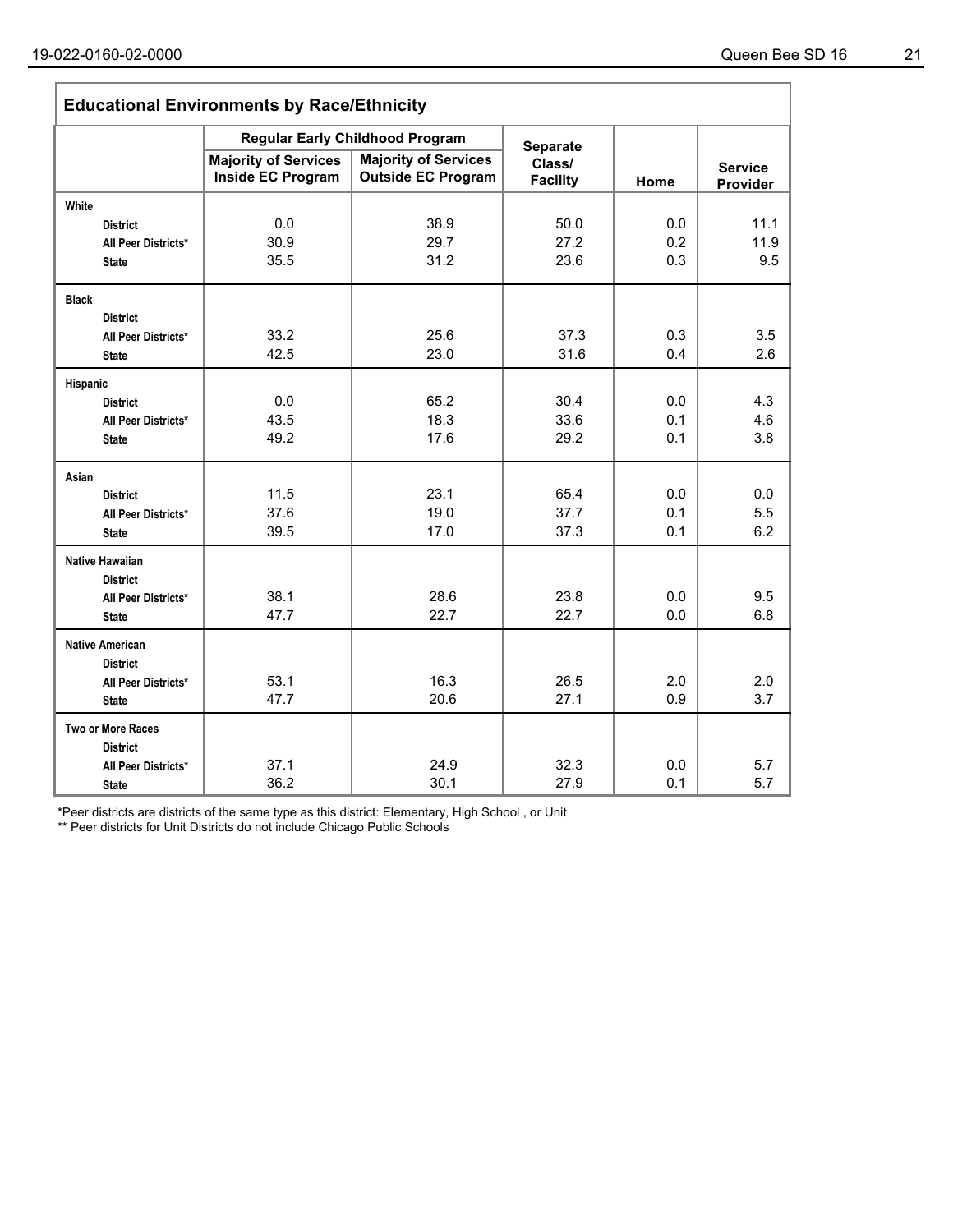| <b>Educational Environments for Selected Disabilities</b> |                                                         |                                                          |                           |      |                            |  |  |  |  |
|-----------------------------------------------------------|---------------------------------------------------------|----------------------------------------------------------|---------------------------|------|----------------------------|--|--|--|--|
|                                                           |                                                         | <b>Regular Early Childhood Program</b>                   | <b>Separate</b>           |      |                            |  |  |  |  |
|                                                           | <b>Majority of Services</b><br><b>Inside EC Program</b> | <b>Majority of Services</b><br><b>Outside EC Program</b> | Class/<br><b>Facility</b> | Home | <b>Service</b><br>Provider |  |  |  |  |
| Autism                                                    |                                                         |                                                          |                           |      |                            |  |  |  |  |
| <b>District</b>                                           |                                                         |                                                          |                           |      |                            |  |  |  |  |
| All Peer Districts*                                       | 20.3                                                    | 14.6                                                     | 63.4                      | 0.1  | 1.6                        |  |  |  |  |
| <b>State</b>                                              | 25.5                                                    | 11.6                                                     | 61.9                      | 0.0  | 0.9                        |  |  |  |  |
| <b>Developmental Delay</b>                                |                                                         |                                                          |                           |      |                            |  |  |  |  |
| <b>District</b>                                           | 2.9                                                     | 20.6                                                     | 76.5                      | 0.0  | 0.0                        |  |  |  |  |
| All Peer Districts*                                       | 37.4                                                    | 16.5                                                     | 44.4                      | 0.1  | 1.6                        |  |  |  |  |
| <b>State</b>                                              | 44.2                                                    | 15.8                                                     | 39.0                      | 0.1  | 0.9                        |  |  |  |  |
| <b>Emotional Disability</b>                               |                                                         |                                                          |                           |      |                            |  |  |  |  |
| <b>District</b>                                           |                                                         |                                                          |                           |      |                            |  |  |  |  |
| All Peer Districts*                                       | 18.4                                                    | 28.9                                                     | 50.0                      | 0.0  | 2.6                        |  |  |  |  |
| <b>State</b>                                              | 15.7                                                    | 27.1                                                     | 54.3                      | 0.0  | 2.9                        |  |  |  |  |
| <b>Intellectual Disability</b>                            |                                                         |                                                          |                           |      |                            |  |  |  |  |
| <b>District</b>                                           |                                                         |                                                          |                           |      |                            |  |  |  |  |
| All Peer Districts*                                       | 21.6                                                    | 11.8                                                     | 66.7                      | 0.0  | 0.0                        |  |  |  |  |
| <b>State</b>                                              | 21.1                                                    | 16.9                                                     | 62.0                      | 0.0  | 0.0                        |  |  |  |  |
| <b>Other Health Impairment</b>                            |                                                         |                                                          |                           |      |                            |  |  |  |  |
| <b>District</b>                                           |                                                         |                                                          |                           |      |                            |  |  |  |  |
| All Peer Districts*                                       | 32.8                                                    | 16.7                                                     | 48.1                      | 0.9  | 1.5                        |  |  |  |  |
| <b>State</b>                                              | 40.6                                                    | 14.6                                                     | 42.3                      | 1.0  | 1.4                        |  |  |  |  |
| <b>Specific Learning</b><br><b>Disability</b>             |                                                         |                                                          |                           |      |                            |  |  |  |  |
| <b>District</b>                                           |                                                         |                                                          |                           |      |                            |  |  |  |  |
| All Peer Districts*                                       | 50.0                                                    | 22.2                                                     | 16.7                      | 0.0  | 11.1                       |  |  |  |  |
| <b>State</b>                                              | 42.2                                                    | 25.0                                                     | 26.6                      | 0.0  | 6.3                        |  |  |  |  |
| Speech or Language<br>Impairment                          |                                                         |                                                          |                           |      |                            |  |  |  |  |
| <b>District</b>                                           | 7.7                                                     | 80.8                                                     | 3.8                       | 0.0  | 7.7                        |  |  |  |  |
| All Peer Districts*                                       | 35.6                                                    | 38.9                                                     | 6.6                       | 0.2  | 18.7                       |  |  |  |  |
| <b>State</b>                                              | 38.3                                                    | 41.3                                                     | 4.7                       | 0.4  | 15.3                       |  |  |  |  |

\*Peer districts are districts of the same type as this district: Elementary, High School , or Unit

\*\* Peer districts for Unit Districts do not include Chicago Public Schools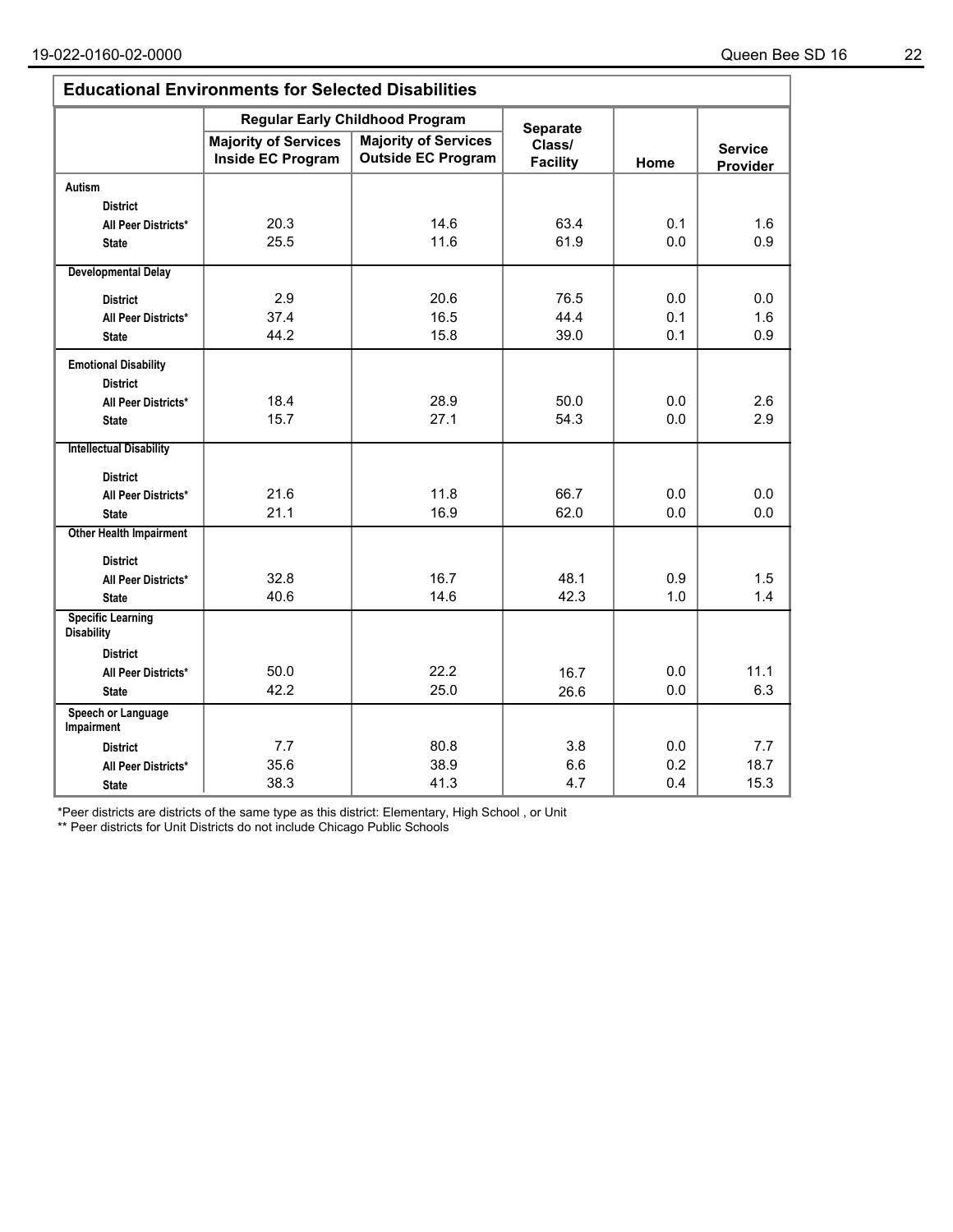## STATE PERFORMANCE PLAN INDICATORS FOR STUDENTS WITH DISABILITIES

The Individuals with Disabilities Education Act (IDEA 2004) requires states to develop and submit a State Performance Plan (SPP) to the Office of Special Education Programs (OSEP) at the U.S. Department of Education. The SPP is designed to evaluate the State's efforts to implement the requirements and purposes of IDEA and describe how the State will improve its implementation. The plan consists of several priority areas with specific indicators defined for each area. Measurable and rigorous targets are defined for each indicator to show progress throughout the life of the SPP. States are required to publicly report on SPP Indicators 1-14. A link to the Illinois State Performance Plan, Part B can be found at: <https://www.isbe.net/Pages/State-Performance-Plan-Data-and-Accountability.aspx>

The table below shows how this school district performed on specific indicators and whether or not it met the annual state targets for those indicators as defined in the Illinois State Performance Plan. Some indicators require a minimum number of students before comparing district data to the state targets. "N/A" indicates that either the district did not have enough students to report on the district's performance for that particular indicator or the district does not serve students of the ages measured by the indicator.

The State Test Participation Rate is calculated by dividing the number of participants by the Tested Enrollment. At least 95% of students should be tested in ELA and mathematics with at least 10 students. If the state test participation rate is less than 95%, a 95% confidence interval is applied and the student group can meet the 95% target through the confidence interval.

| <b>SPP</b><br>Indicator | <b>Indicator Description</b>                                                                                                                                                                                                                                   | 2016 - 2017<br><b>District Data</b> | 2016 - 2017<br><b>State Target</b> | <b>District Met</b><br><b>State Target</b> |
|-------------------------|----------------------------------------------------------------------------------------------------------------------------------------------------------------------------------------------------------------------------------------------------------------|-------------------------------------|------------------------------------|--------------------------------------------|
| 1                       | Graduation Rate for students with IEPs (Data lag one<br>year)                                                                                                                                                                                                  |                                     | 84.0                               |                                            |
| $\overline{2}$          | Dropout Rate for students with IEPs (Data lag one year)                                                                                                                                                                                                        |                                     | 4.7                                |                                            |
| 3a                      | Made adequate yearly progress (AYP) for students with<br><b>IEPs</b>                                                                                                                                                                                           | N/A                                 | N/A                                | N/A                                        |
| 3 <sub>b</sub>          | Reading assessment participation rate for students with<br><b>IEPs</b>                                                                                                                                                                                         | 99.2                                | 95.0                               | <b>YES</b>                                 |
| 3 <sub>b</sub>          | Math assessment participation rate for students with<br><b>IEPs</b>                                                                                                                                                                                            | 98.4                                | 95.0                               | <b>YES</b>                                 |
| 3 <sub>c</sub>          | Students with IEPs meeting or exceeding standards on<br>state reading assessments                                                                                                                                                                              | 12.1                                | 42.0                               | <b>NO</b>                                  |
| 3 <sub>c</sub>          | Students with IEPs meeting or exceeding standards on<br>state math assessments                                                                                                                                                                                 | 12.3                                | 40.0                               | NO.                                        |
| 4a                      | Significant discrepancy in the rate of suspensions and<br>expulsions of greater than 10 days for children with IEPs<br>(Data lag one year)                                                                                                                     | <b>NO</b>                           | NO.                                | <b>YES</b>                                 |
| 4 <sub>b</sub>          | Significant discrepancy by race or ethnicity, in the rate of<br>suspensions and expulsions greater than 10 days of<br>children with IEPs and have policies, procedures and<br>practices that contributed to the significant discrepancy<br>(Data lag one year) | <b>NO</b>                           | <b>NO</b>                          | <b>YES</b>                                 |
| 5a                      | Students with IEPs ages 6-21 served inside the general<br>classroom > 80% of the time                                                                                                                                                                          | 65.9                                | 56.0                               | <b>YES</b>                                 |
| 5 <sub>b</sub>          | Students with IEPs ages 6-21 served inside of the<br>general classroom < 40% of the time                                                                                                                                                                       | 14.8                                | 16.5                               | <b>YES</b>                                 |
| 5 <sub>c</sub>          | Students with IEPs ages 6-21 served in separate<br>educational facilities                                                                                                                                                                                      | 5.7                                 | 3.9                                | NO                                         |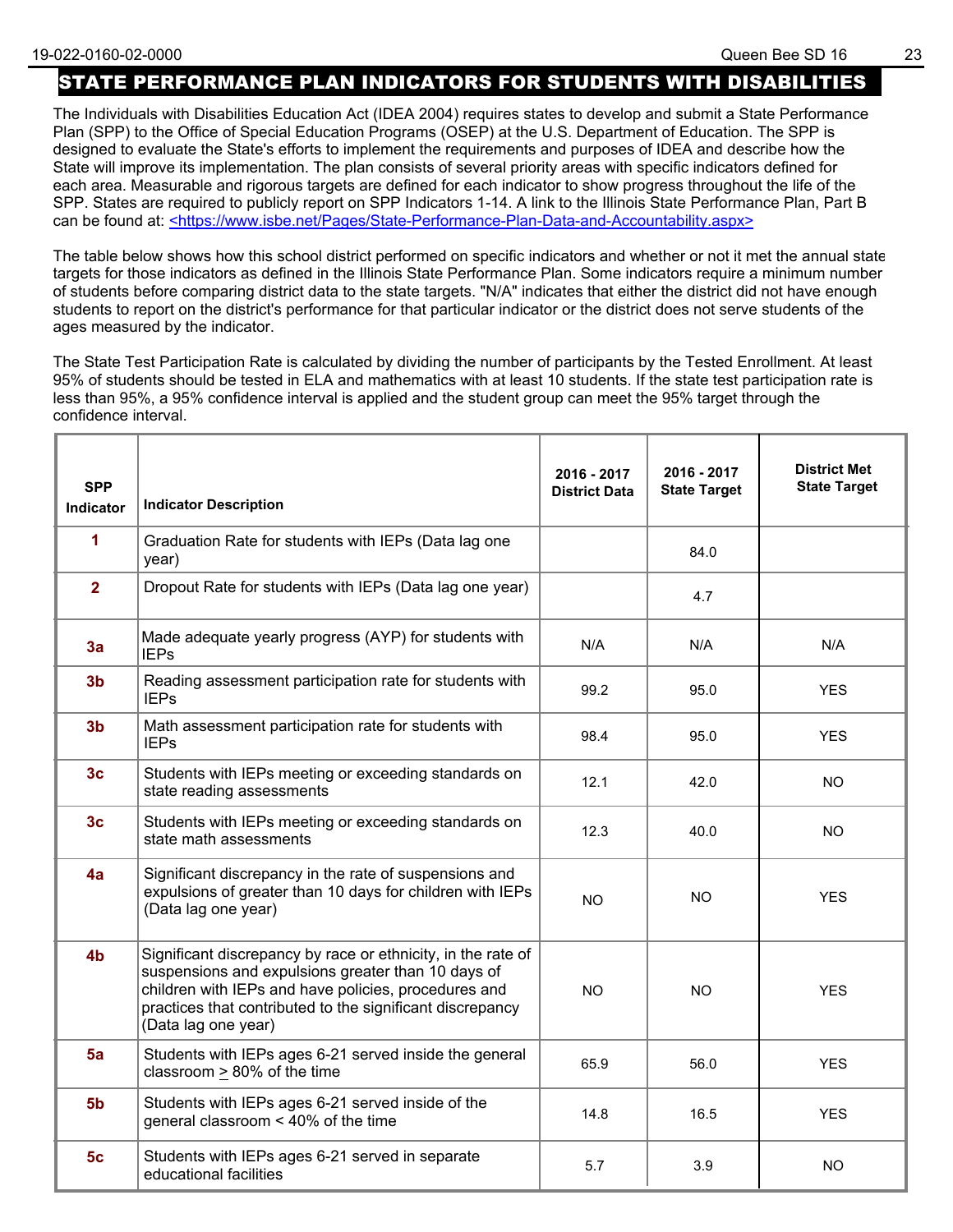| <b>SPP</b><br>Indicator | <b>Indicator Description</b>                                                                                                                                                                                                                                  | 2016 - 2017<br><b>District Data</b> | 2016 - 2017<br><b>State Target</b> | <b>District Met</b><br><b>State Target</b> |
|-------------------------|---------------------------------------------------------------------------------------------------------------------------------------------------------------------------------------------------------------------------------------------------------------|-------------------------------------|------------------------------------|--------------------------------------------|
| 6a                      | Children ages 3-5 in regular early childhood program<br>and receiving the majority of special education and<br>related services in the regular early childhood program                                                                                        | 4.3                                 | 32.7                               | <b>NO</b>                                  |
| 6 <sub>b</sub>          | Children ages 3-5 in separate special education class,<br>separate school or residential facility                                                                                                                                                             | 49.3                                | 30.7                               | <b>NO</b>                                  |
| 7a                      | Children who entered or exited an Early Childhood<br>Special Education program below age expectations<br>who substantially increased their rate of growth with<br>improved functioning in positive social-emotional skills                                    | 83.3                                | 86.1                               | <b>NO</b>                                  |
| 7a                      | Children in an Early Childhood Special Education<br>program who were functioning within age expectations<br>with positive social-emotional skills by the time they<br>exited the program                                                                      | 57.9                                | 55.4                               | <b>YES</b>                                 |
| 7b                      | Children who entered or exited an Early Childhood<br>Special Education program below age expectations<br>who substantially increased their rate of growth with<br>improved acquisition and use of knowledge and skills<br>by the time they exited the program | 79.0                                | 86.8                               | <b>NO</b>                                  |
| 7b                      | Children in an Early Childhood Special Education<br>program who were functioning within age expectations<br>with acquisition and use of knowledge and skills by the<br>time they exited the program                                                           | 31.6                                | 53.7                               | <b>NO</b>                                  |
| 7c                      | Children who entered or exited an Early Childhood<br>Special Education program that substantially increased<br>their rate of growth in the use of appropriate behavior to<br>meet their needs by the time they exited the program                             | 100.0                               | 87.9                               | <b>YES</b>                                 |
| 7c                      | Children in an Early Childhood Special Education<br>program that were functioning within age expectations<br>regarding the use of appropriate behavior to meet their<br>needs by the time they exited the program                                             | 73.7                                | 64.1                               | <b>YES</b>                                 |
| 8                       | Parents with a child receiving special education<br>services who report that schools facilitated parent<br>involvement as a means of improving services and<br>results for children with disabilities                                                         |                                     | 60.0                               |                                            |
| $\mathbf{9}$            | Disproportionate representation of racial and ethnic<br>groups in special education and related services that<br>was the result of inappropriate identification                                                                                               | NO.                                 | <b>NO</b>                          | <b>YES</b>                                 |
| 10                      | Disproportionate representation of racial and ethnic<br>groups in specific disability categories that was a result<br>of inappropriate identification                                                                                                         | <b>NO</b>                           | <b>NO</b>                          | <b>YES</b>                                 |